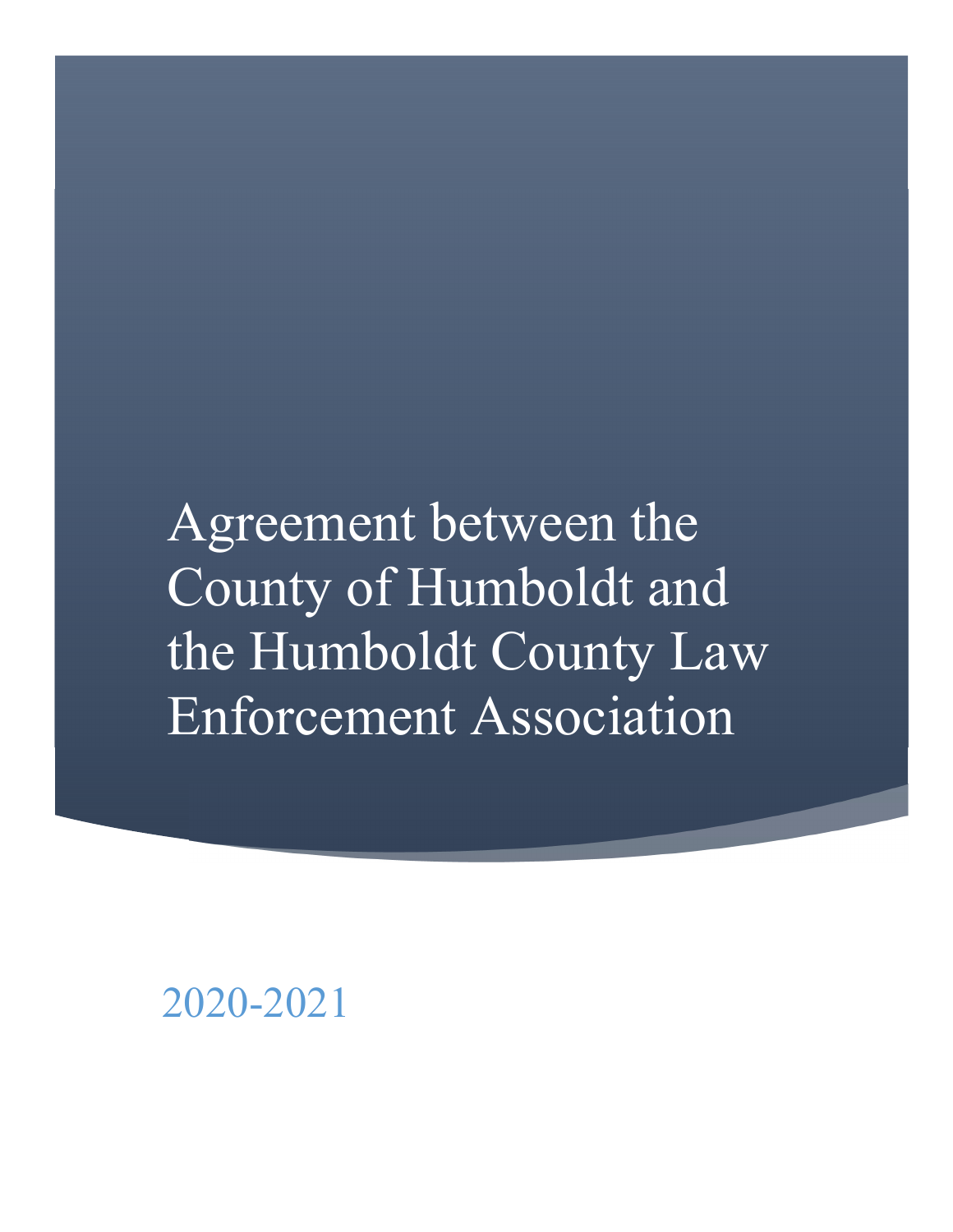**This page is intentionally left blank**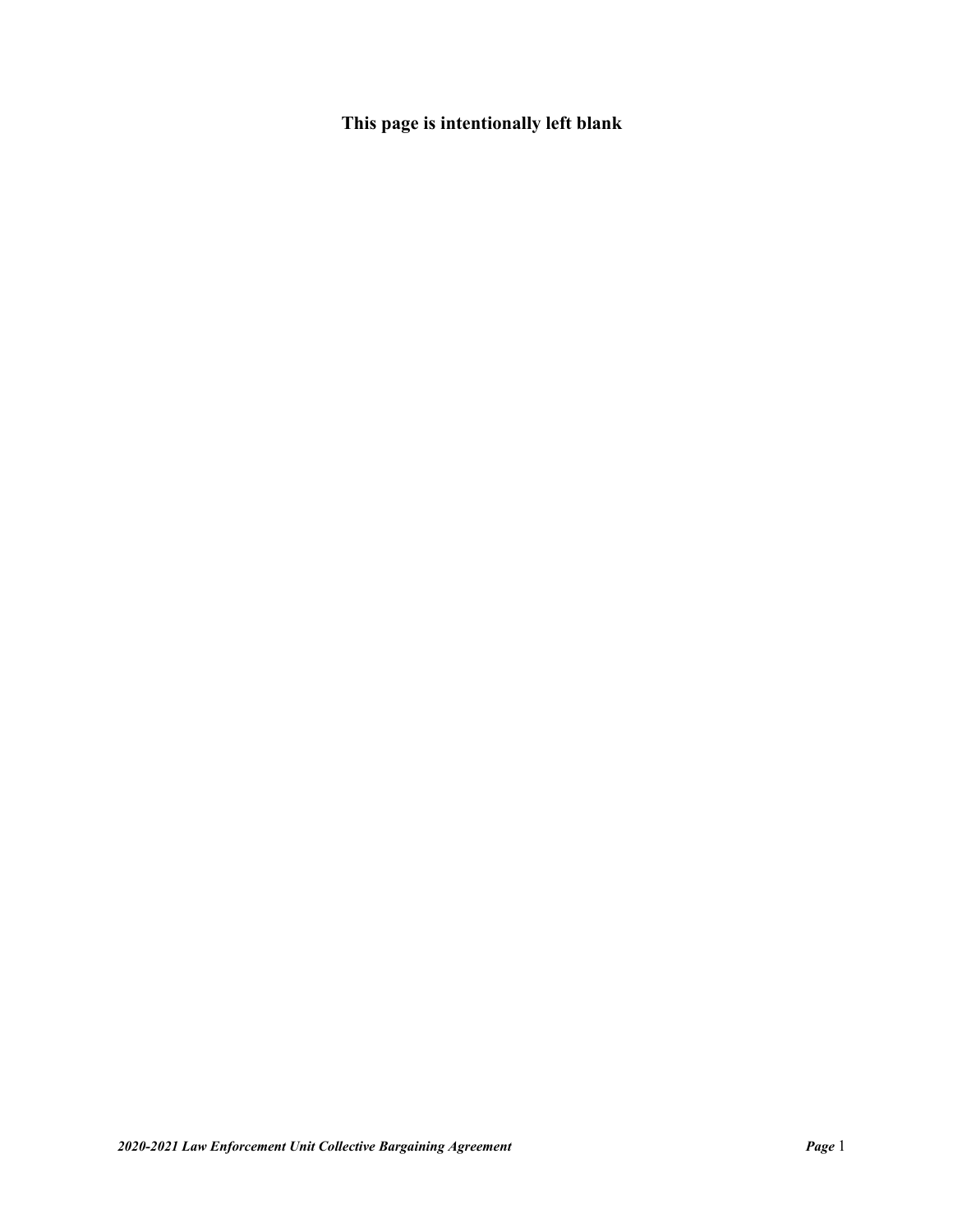# Table of Contents

| <b>ARTICLE 3</b> | RECOGNITION AND DUES DEDUCTION 4        |
|------------------|-----------------------------------------|
| <b>ARTICLE 4</b> |                                         |
|                  |                                         |
|                  |                                         |
|                  |                                         |
| <b>ARTICLE 8</b> | UNIFORM ALLOWANCE AND PERSONAL PROPERTY |
|                  |                                         |
|                  |                                         |
|                  |                                         |
|                  |                                         |
|                  |                                         |
|                  |                                         |
|                  |                                         |
|                  |                                         |
|                  |                                         |
|                  |                                         |
|                  |                                         |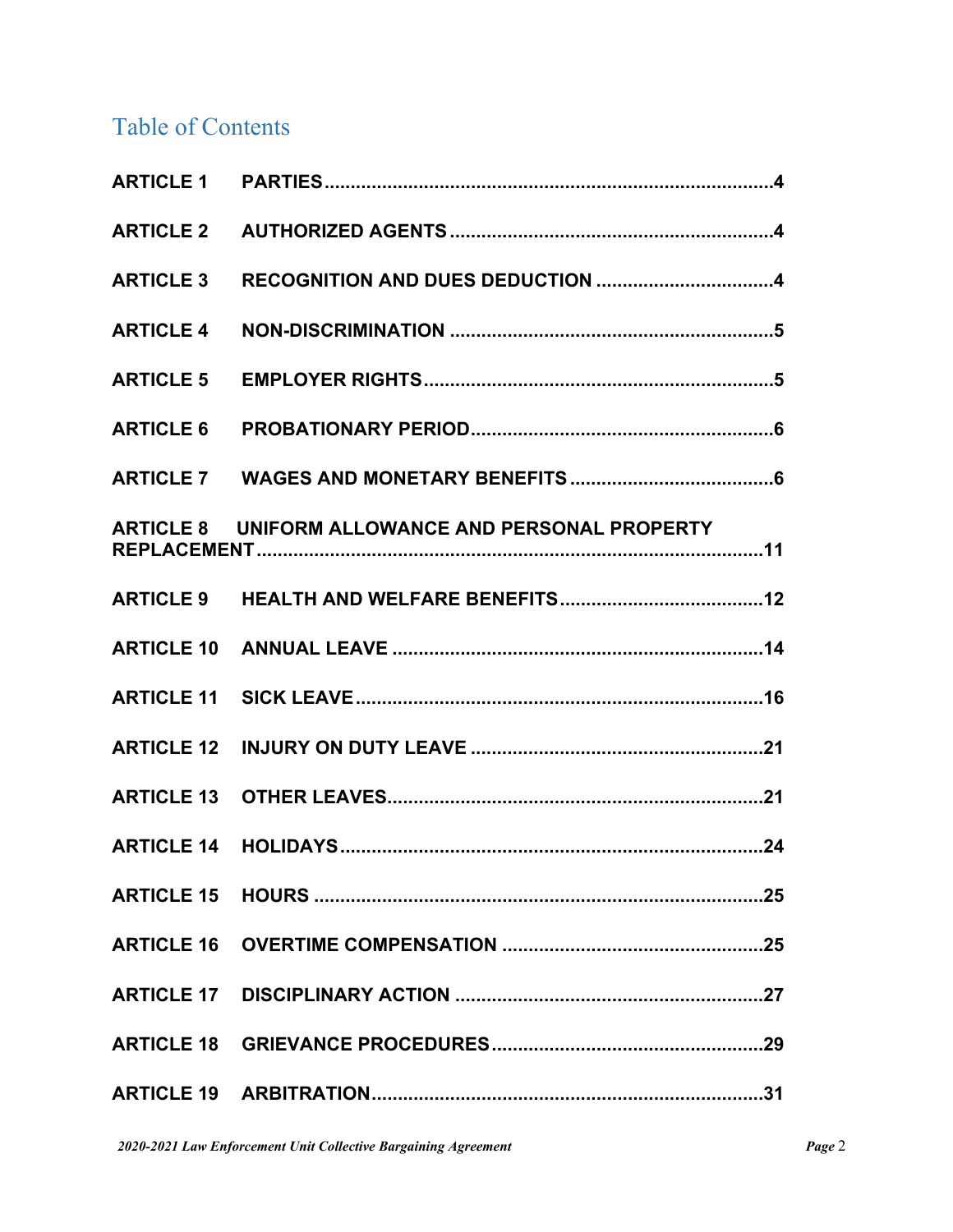|                                                                             | ARTICLE 22 FULL UNDERSTANDING, MODIFICATION AND WAIVER34 |  |  |
|-----------------------------------------------------------------------------|----------------------------------------------------------|--|--|
|                                                                             |                                                          |  |  |
|                                                                             |                                                          |  |  |
|                                                                             |                                                          |  |  |
| Humboldt County Law Enforcement Unit Range Assignments by Classification*36 |                                                          |  |  |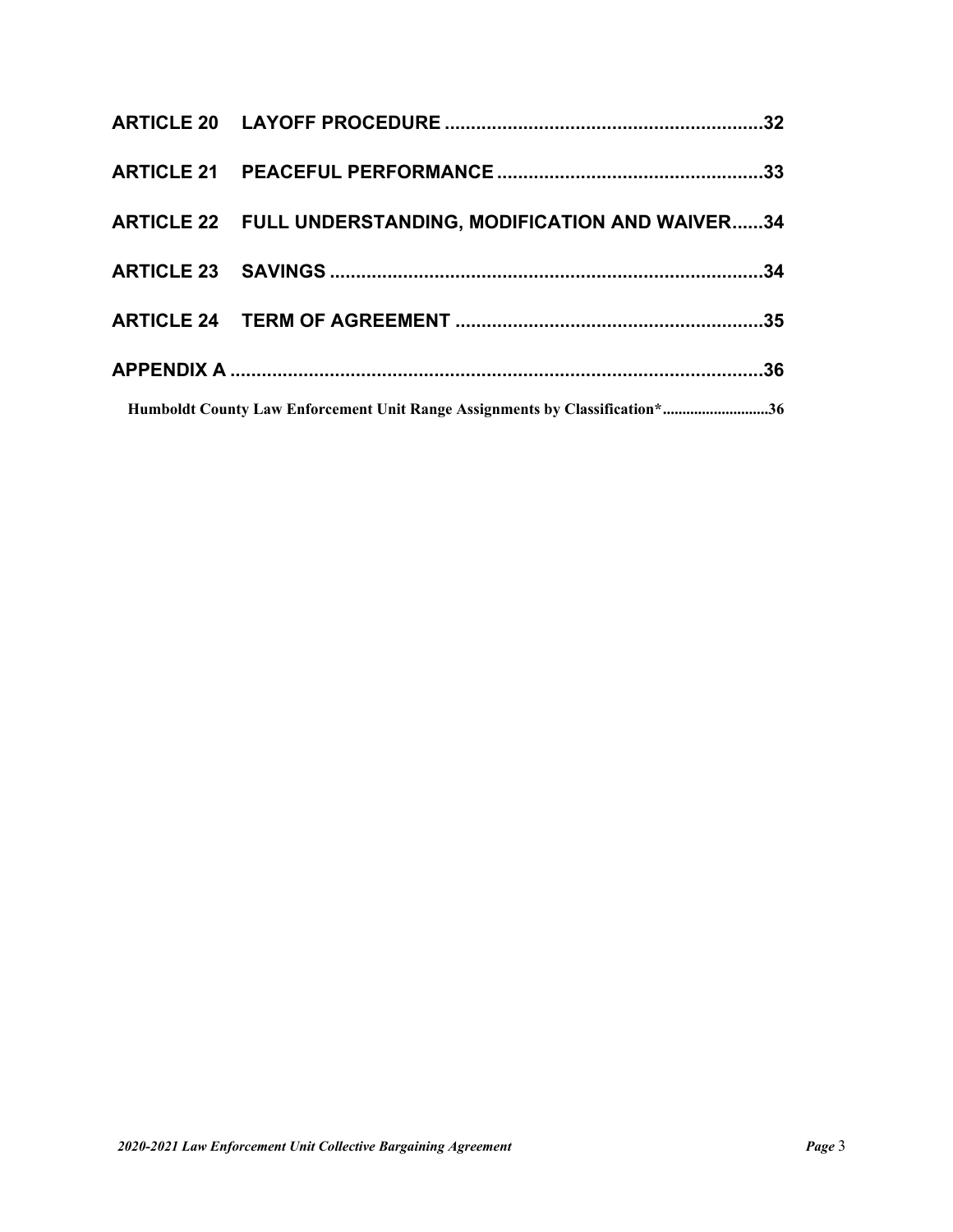#### **ARTICLE 1 PARTIES**

1.1 This Agreement is entered into this June 15, 2020, by and between the County of Humboldt (hereinafter referred to as "County"), and the Humboldt County Law Enforcement Association (hereinafter referred to as "Association" or "HCLEA"). Provisions of this Agreement that require changes in terms and conditions of employment shall be prospective except where another date is identified. Changes in payroll items shall be effective at the beginning of a payroll period.

#### **ARTICLE 2 AUTHORIZED AGENTS**

- 2.1 For the purpose of administering the terms and provisions of this Agreement, the following agents have been designated:
	- A. County's principal authorized agent shall be: County Manager HUMBOLDT COUNTY Courthouse, Room 205 50 W.  $5^{th}$  St. Winnemucca, NV 89445
	- B. Association's principal authorized agent shall be: President HUMBOLDT COUNTY LAW ENFORCEMENT ASSOCIATION 50 W. 5th St. Winnemucca, NV 89445

#### **ARTICLE 3 RECOGNITION AND DUES DEDUCTION**

- 3.1 *Exclusive Representation*. The Employer recognizes the Association as the sole collective bargaining agent for all regular full-time and regular part-time employees of the County within job classifications covered by this Agreement who are presently employed and subsequently hired by the Employer at its location in Nevada.
- 3.2 *Bargaining Unit Defined*. The classifications included in the bargaining unit are listed in the attached Appendix A and, by reference, incorporated herein and made a part of this Agreement.
- 3.3 *Dues Deductions*. The parties agree that for good consideration, the County will provide payroll deduction to the Association on the following terms:
	- 3.3.1 *Authorization.* The County shall deduct dues from the salaries of Association members and remit the total deductions to the designated Association officer(s) on a monthly basis, provided, however, no deductions shall be made except in accordance with a deduction authorization form individually and voluntarily executed by the employee for whom the deductions is made. The deduction authorization form shall specify any Association restrictions on the employee's right to terminate his/her dues deduction authorization. No stated restriction shall require the employee to remain a member beyond the end of the calendar month of the employee's action to terminate such status.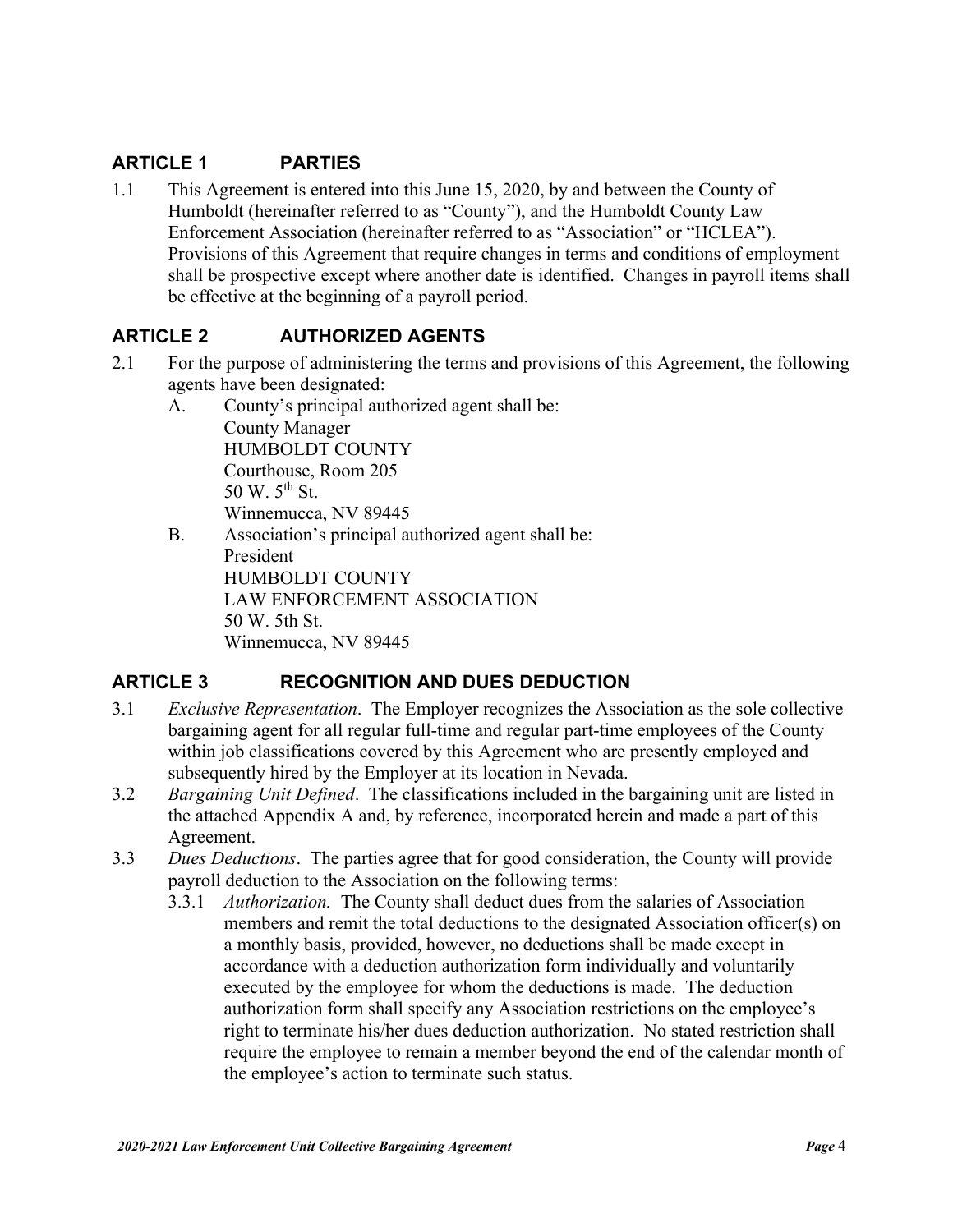- 3.3.2 *Amount of Dues*. The Association shall certify to the County in writing the current rate of membership dues. The Association will notify the County of any change in the rate of membership dues at least thirty (30) days prior to the effective date of such change.
- 3.4 *Indemnification.* The Association shall indemnify and hold the County harmless against any and all claims, demands, suits and all other forms of liability or costs which shall arise out of or by reason of action taken or not taken by the County at the request of the Association under the provisions of this Article or through the proper execution of this Article.

#### **ARTICLE 4 NON-DISCRIMINATION**

- 4.1 *Non-Discrimination.* The provisions of this Agreement shall be applied equally to all employees in the bargaining unit without discrimination as to race, color, religion, sex, age, physical or mental disability, national origin, or because of political or personal reasons or affiliations. The Association shall share equally with the County the responsibility for applying this provision of the Agreement.
- 4.2 *Appeal of Alleged Violations.* Alleged violations of these provisions shall not be appealable to any outside third party using the grievance procedure of this Agreement. Any appeal beyond the County Manager's level shall be to the body empowered by Federal or State statute for the purpose of resolving such disputes.

#### **ARTICLE 5 EMPLOYER RIGHTS**

Employer retains, solely and exclusively, all the rights, powers and authority exercised or held prior to the execution of this Agreement, except as expressly limited by a specific provision of this Agreement. Without limiting the generality of the foregoing, the rights, powers, and authority retained solely and exclusively by Employer and not abridged herein, include, but are not limited to the following: To manage and direct its business and personnel; to manage, control, and determine the mission of its departments, buildings, facilities, and operations; to assign, repair, inspect, and retrieve Employer property and space; to create, change, combine or abolish jobs, policies, departments and facilities in whole or in part; to subcontract or discontinue work for economic or operational reasons; to direct the work force; to increase or decrease the work force and determine the number of employees needed; upon reasonable suspicion of impaired ability on the job, to require employee physical examinations and tests endorsed by a physician and paid for by the Employer; to hire, transfer, promote, and maintain the discipline and efficiency of its employees; to establish work standards, schedules of operation and reasonable work load; to specify or assign work requirements and require overtime; to schedule working hours and shifts; to adopt rules of conduct (including acceptable dress standards) and penalties for violation thereof; to determine the type and scope of work to be performed by employees and the services to be provided; to take action deemed necessary to provide for the safety of employees and clients; to classify positions; to establish initial salaries of new classifications after notification of the Association; to determine the methods, processes, means, and places of providing services and to take whatever action necessary to prepare for and operate in an emergency.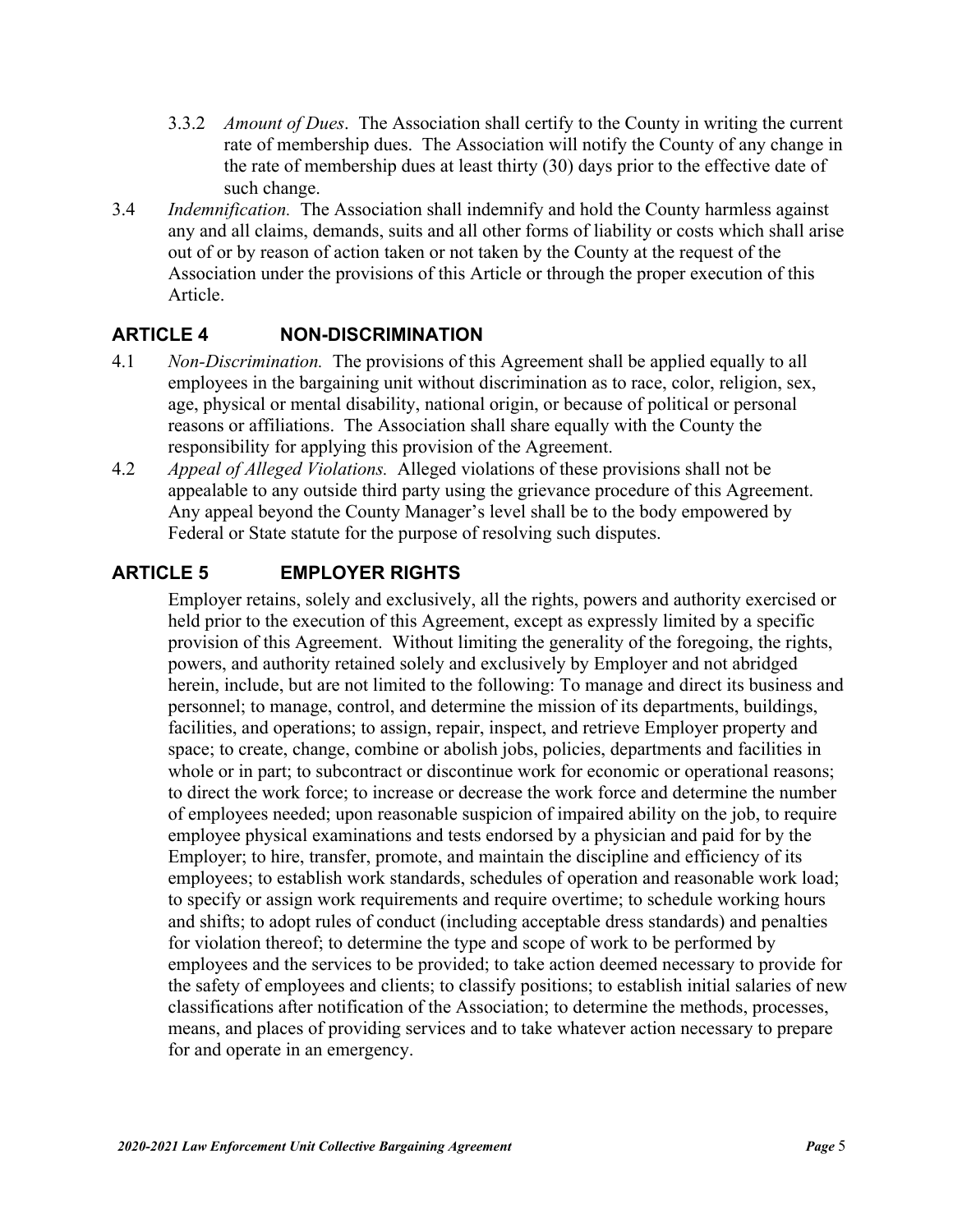#### **ARTICLE 6 PROBATIONARY PERIOD**

- 6.1 *Probationary Status*. All unit employees shall serve a probationary period of twelve (12) complete months from actual date of hire, during which time they may be released without notice, reason or right of appeal.
- 6.2 *Review During Probationary Period*. An employee's performance shall normally be reviewed no later than five (5) months after initial hire and at eleven (11) months after hire. During the twelfth (12th) month of service, the employee's supervisor shall make a written recommendation for retention of the employee beyond the probationary period. If no such recommendation is received by the appointing authority prior to the end of the employee's probationary period, the employee shall be released from County service.
- 6.3 *Probationary Period Upon Promotion*. All employees promoted to a position of higher responsibility shall serve a probationary period of twelve (12) complete months within the new position.

#### **ARTICLE 7 WAGES AND MONETARY BENEFITS**

- 7.1 *Wages*. Wages for unit positions are effective as follows:
	- 7.1.1 As a result of the novel Coronavirus pandemic (COVID-19) and corresponding uncertainty surrounding the County's fiscal position for Fiscal Year 2020-2021, the association and County agree to suspend implementation of any cost of living adjustment (COLA) and merit advancement until at least December 2, 2020 to allow the County's Comptroller to assess the financial impact of COVID-19 on the Humboldt County economy and specifically the revenues flowing into the County. This will allow the association and County to understand the impact of the economic shutdown for the months of March through September 2020. The association and County agree to reopen negotiations on Monday, December 2, 2020 or as soon as possible thereafter based on schedule availability. As part of the discussion during the reopened negotiation on December 2, 2020, the association and County will consider all the following possible remedies for the COLA and merit advancement solutions:
		- A. If revenues are greater than 25% below the Fiscal Year budgeted 2019-2020 levels, the county will continue to suspend COLA and MERIT increases through the term of the agreement (June 30, 2021). In addition, if the shortfall is projected to be 30% or more, the association and County will discuss other more serious actions included in Article 20 (LAYOFF PROCEDURE).
		- B. If revenues are between 16% and 25% of Fiscal Year budgeted 2019-2020 levels, the County will retroactively pay merit advancement to all eligible employees of this unit that had anniversary dates between July 1, 2020 and December 2, 2020; and resume awarding merit advancements for eligible employees whose anniversary date is between December 3, 2020 and June 30, 2021.
		- C. If revenues are below 16% or less than Fiscal Year budgeted 2019-2020 levels, the county will retroactively implement COLA increases beginning with July 1, 2020 and retroactively pay merit advancements to eligible employees that had anniversary dates between July 1, 2020 and December 2, 2020; and implement all merits for employees whose anniversary date is between December 3, 2020 and June 30, 2021.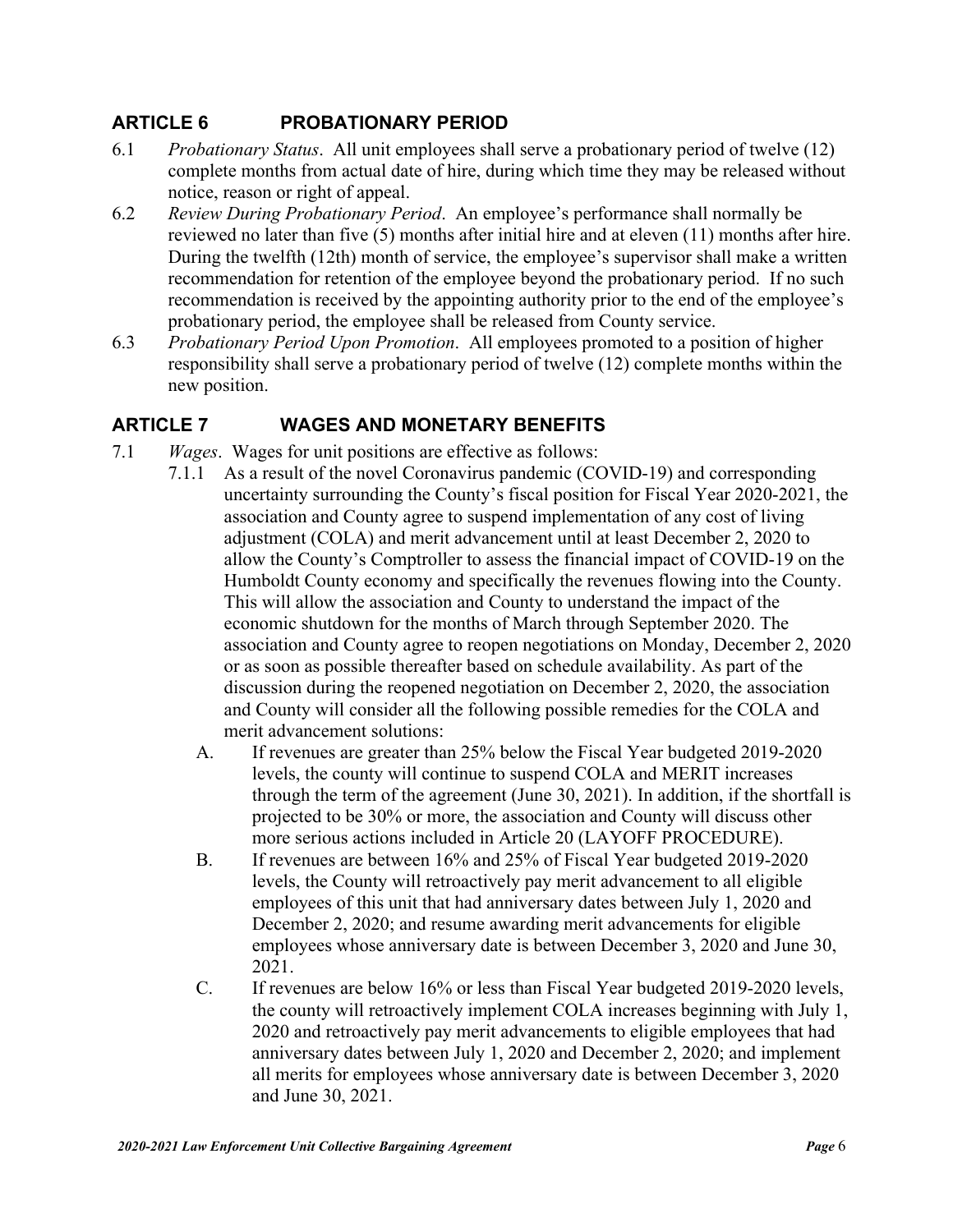All percentages are approximate and will be conformed to an annual, monthly and hourly salary schedule.

#### 7.2 *Public Employees Retirement System*

- 7.2.1 All employees covered by this agreement shall participate in the Public Employees Retirement System (PERS) of the State of Nevada in accordance with the rules of that system as set forth in NRS Chapter 286.
- 7.2.2 The County agrees to contribute for each employee covered by this agreement the rate paid as of July 1, 2011, to PERS for the term of this Agreement.
- 7.2.3 Increases in the PERS contribution rate which are mandated by the Nevada Legislature shall be paid for by the party or parties designated in such action. If the Nevada Legislature is silent with respect to who is responsible to pay contribution increases, subsection 7.2.4 shall apply. However, for FY 2020, beginning July 1, 2019 and concluding on June 30, 2020, if the Nevada Legislature increases the amount of the PERS contribution rate for law enforcement employees, the County will pay the full amount of the contribution increase designated by the Legislature in accordance with NRS Chapter 286.
- 7.2.4 If the Nevada Legislature does not designate whether the employee or the County is to pay for the increase in contributions to PERS, the County shall pay the increased contribution. Payment of the employee's portion of the contribution increase shall be made by an equivalent reduction in pay or, if such an increase coincides with a scheduled increase, by reducing the equivalent of a scheduled basic salary increase or cost of living increase, or both. Should an increase be more than a total of one and one-half percent (1.5%), the parties agree to meet and confer regarding the impact of the increase upon the wage adjustments provided in this agreement.
- 7.2.5 If the Nevada Legislature does not designate the distribution of decreased rates, if any, decreases in the contribution rate shall be equally shared and shall be credited by increasing the pay schedule by the amount equal to 1/2 the prescribed reduction.
- 7.3 *Longevity Pay*. Sworn employees covered by this agreement are eligible for longevity pay as follows:
	- 7.3.1 *10 Years.* On the first pay period after completing ten (10) years of continuous County employment, employees in the class of Deputy Sheriff and Sergeant shall be paid a two thousand five hundred dollars (\$2,500.00) one-time payment in recognition of that service.
	- 7.3.2 *15 Years.* On the first pay period after completing fifteen (15) years of continuous County service, employees in the class of Deputy Sheriff and Sergeant shall be paid a five thousand dollars (\$5,000.00) one-time payment in recognition of that service.
	- 7.3.3 *20 Years.* On the first pay period after completing twenty (20) years of continuous County service, employees in the class of Deputy Sheriff and Sergeant shall be paid a ten thousand dollars (\$10,000.00) one-time payment in recognition of that service.
- 7.4 *Annual Merit Review* 
	- 7.4.1 *Eligibility.* Each employee is eligible for an annual merit salary step increase commencing with the completion of one (1) year of employment if the employee has demonstrated overall standard or above standard job performance as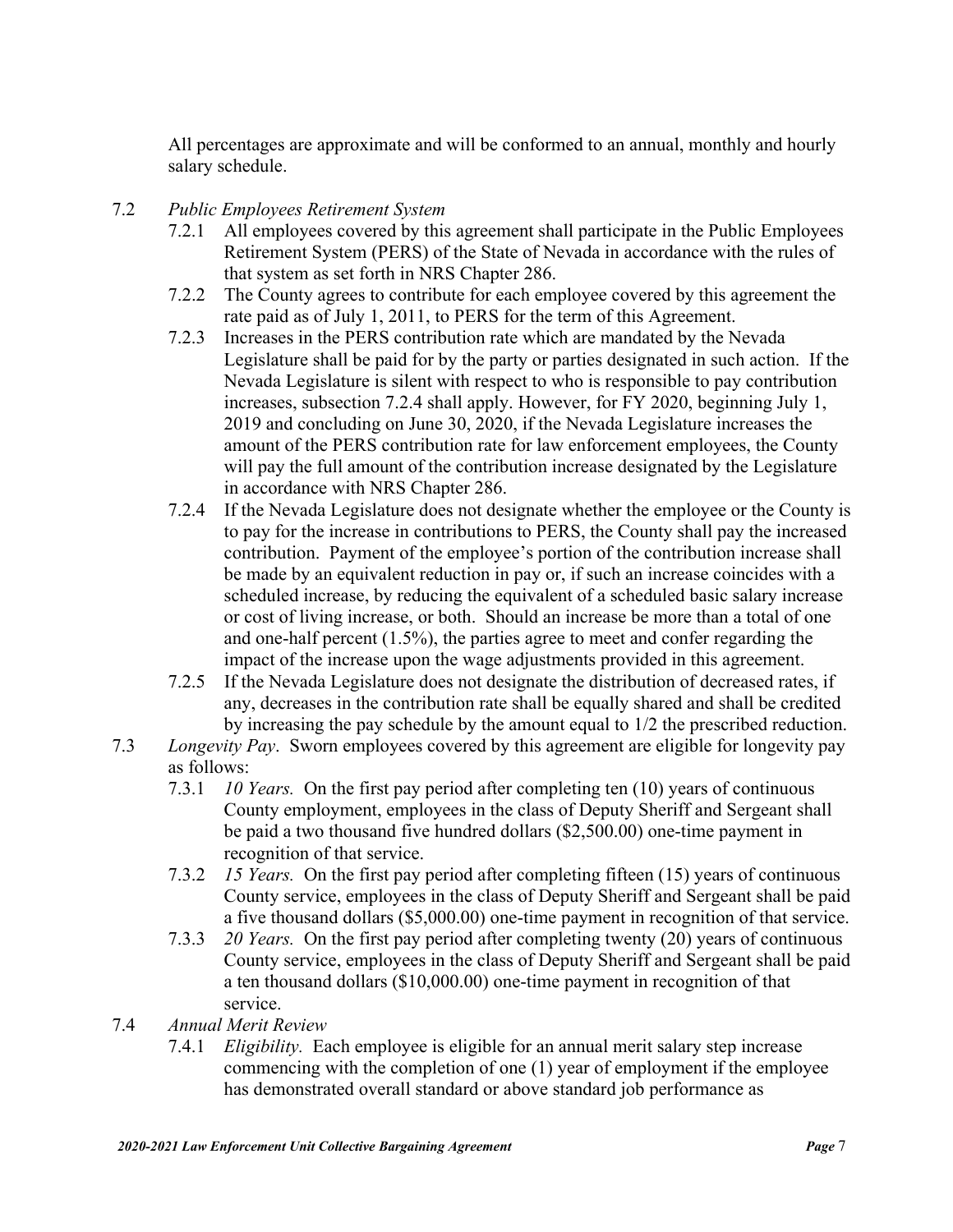determined by the employee's supervisor and Sheriff or designee. The merit increase shall be granted upon completion of an approved performance appraisal form by the supervisor which documents the eligible performance and approval by the County Manager. When approved, the increase shall be effective on the first of the pay period following the employee's merit review date. The content of a performance appraisal and any decisions based upon such content may be appealed only through the grievance procedure to the County Manager level. The decision of the County Manager shall be final and binding.

- 7.4.2 *Merit Review Date.* An employee's merit review date is the first day of the pay period following the date of hire, except that those employees hired on the first day of the pay period shall have their date of hire as their merit review date. If an employee is promoted to a new position which results in a salary increase of five percent (5%) or more, then a new merit review date will be established for that employee on the same basis as shown above for new employees. If an employee accepts a position or is demoted to a position that results in a salary decrease of five percent (5%) or more, a new merit review date will be established on the same basis as shown above for new employees. The advancement of an employee from a new hire "trainee" status to regular employee shall not be considered a promotion and will not establish a new merit review date. The date used to establish the merit review date is known as the anniversary date. All changes in salary shall be effective at the beginning of the next scheduled pay period.
- 7.5 *Shift Differential.* Shift differential pay shall be paid at the rate of \$2.00 for all hours worked on a regularly scheduled shift if at least four hours of the shift worked falls between 6:00 p.m. and 6:00 a.m.
- 7.6 *Promotions.* If a unit employee is promoted to a new position which results in a salary increase of five percent (5.0%) or more, then a new anniversary date will be established for the employee.
- 7.7 *Standby.* Standby duty shall be assigned in writing and shall be compensated at the rate of \$4.00 per hour served in accordance with this section.
	- 7.7.1 An employee shall not receive standby pay for hours actually worked or for hours reimbursed by a callback minimum.
	- 7.7.2 Situations which allow employees to remove themselves from standby duty by passing it onto another employee shall not be considered standby.
	- 7.7.3 Standby duty is defined as that circumstance which requires the employee so assigned to:
		- A. Be ready to respond within 20 minutes to calls for service, and
		- B. Be readily available at all hours by telephone, or other communication devices, and
		- C. Refrain from activities which might impair the employee's ability to perform assigned duties upon call.
- 7.8 *Minimum Call Back Pay.* When an employee is called back to duty by the Sheriff or his designee after the employee has left the worksite, the employee shall be credited for two (2) hours of work plus any additional time worked in excess of two (2) hours during which the employee is continuously engaged in assigned work. If an employee completes a call back assignment in less than the two (2) hour call back period and is again called back to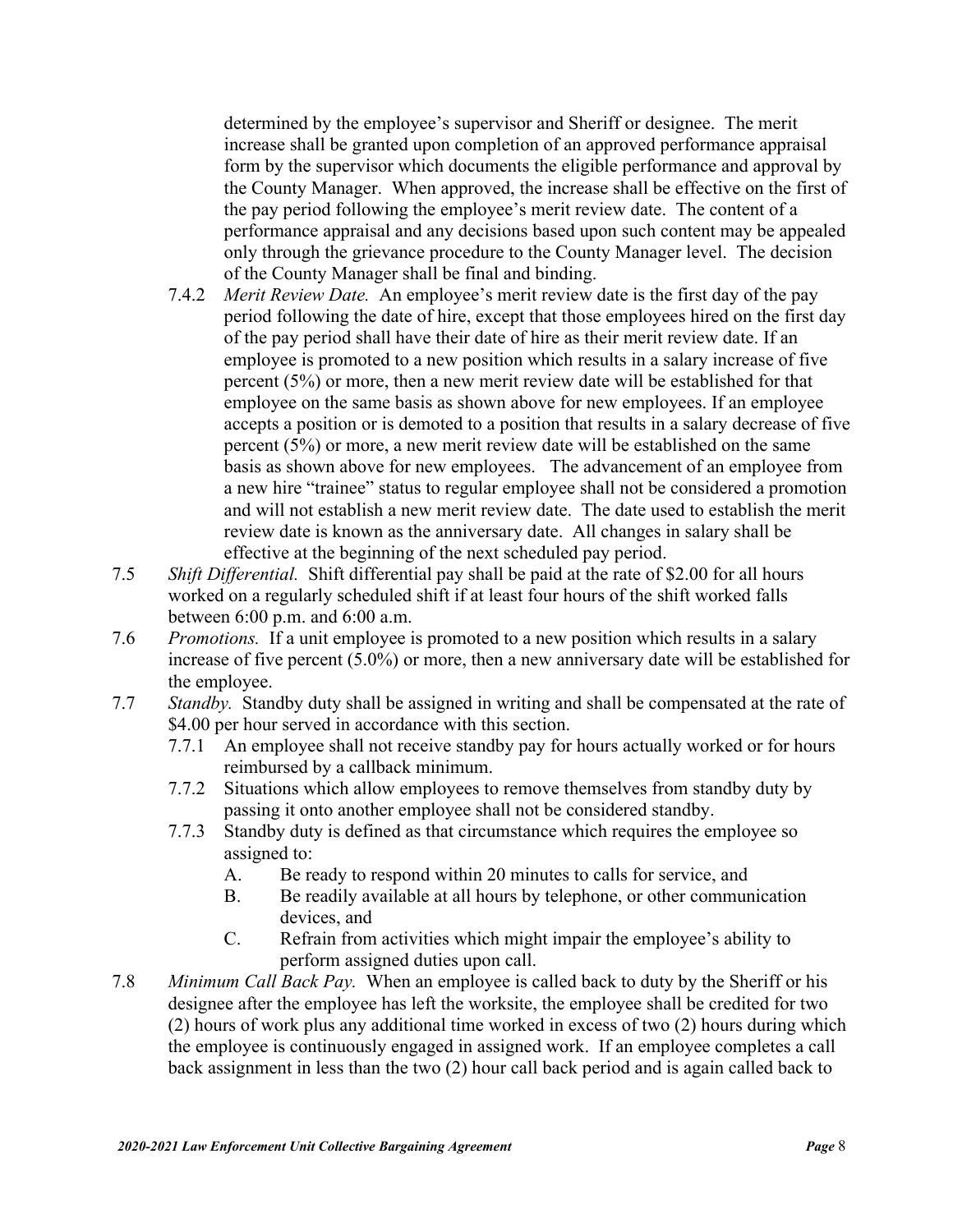duty, the employee shall be paid for continuous time worked, but there shall be no overlapping minimum call back payments.

- 7.9 *Court Appearance* 
	- 7.9.1 An employee who begins a court appearance in response to a subpoena during nonduty time shall be paid for a minimum of two hours at the applicable rate of pay.
	- 7.9.2 An employee who is scheduled to appear in court during non-scheduled work time shall receive a minimum of two hours pay if the employee is notified by their department that their appearance has been canceled with less than twenty-four (24) hours' notice.
	- 7.9.3 This section shall not apply to court appearances scheduled for the hour before or the hour after an employee's work shift.
- 7.10 *Training Officer Pay.* 
	- 7.10.1 Employees at the rank of Sergeant or below are eligible to receive training officer pay when all of the following conditions are met:
		- A. The employee assigned as training officer must be certified by the Sheriff to have met standards for training officer formally established by the Sheriff; and
		- B. The Sheriff has formally established standards which the employee receiving training must meet during the training period; and
		- C. The employee has been assigned by the Sheriff or his/her designee to serve as training officer for a particular employee and is actually performing training officer duties.
	- 7.10.2 Those employees assigned in writing by the Sheriff as training officers who are eligible for training officer pay will be paid an additional two dollars (\$2.00) per hour for each eligible hour.

7.10.3 This section shall not be interpreted to restrict the Sheriff's authority to make any training assignment for which compensation is not required by this section.

- 7.11 *Bilingual Incentive:* Employees who are bilingual in Spanish and English and whose skills are actively utilized by the Department shall be compensated with an annual stipend payable on December 1 of each year in which they are qualified in the amount of One Hundred Dollars (\$100.00). Employees must pass a translation test conducted by a certified court interpreter (or other evaluation method approved by the county) to qualify for the Bilingual Incentive.
- 7.12 *Investigator Pay:* When a Deputy Sheriff is assigned in writing by the Sheriff or his designee and serves in the capacity of Investigator, the employee shall be reclassified to the Investigator range of 420 for the period of service as an Investigator.
- 7.13 *Remote Assignment Housing Allowance*: Deputies assigned to outlying areas as determined by the Sheriff shall receive four hundred dollars (\$400.00) per month.
- 7.14 *Physical Fitness Test.* The employee shall receive two hundred and fifty dollars (\$250.00) per year upon completion of meeting the POST minimum standards through the Sheriff's office.
- 7.15 *Certifications.*

EDUCATION INCENTIVES AND CERTIFICATES: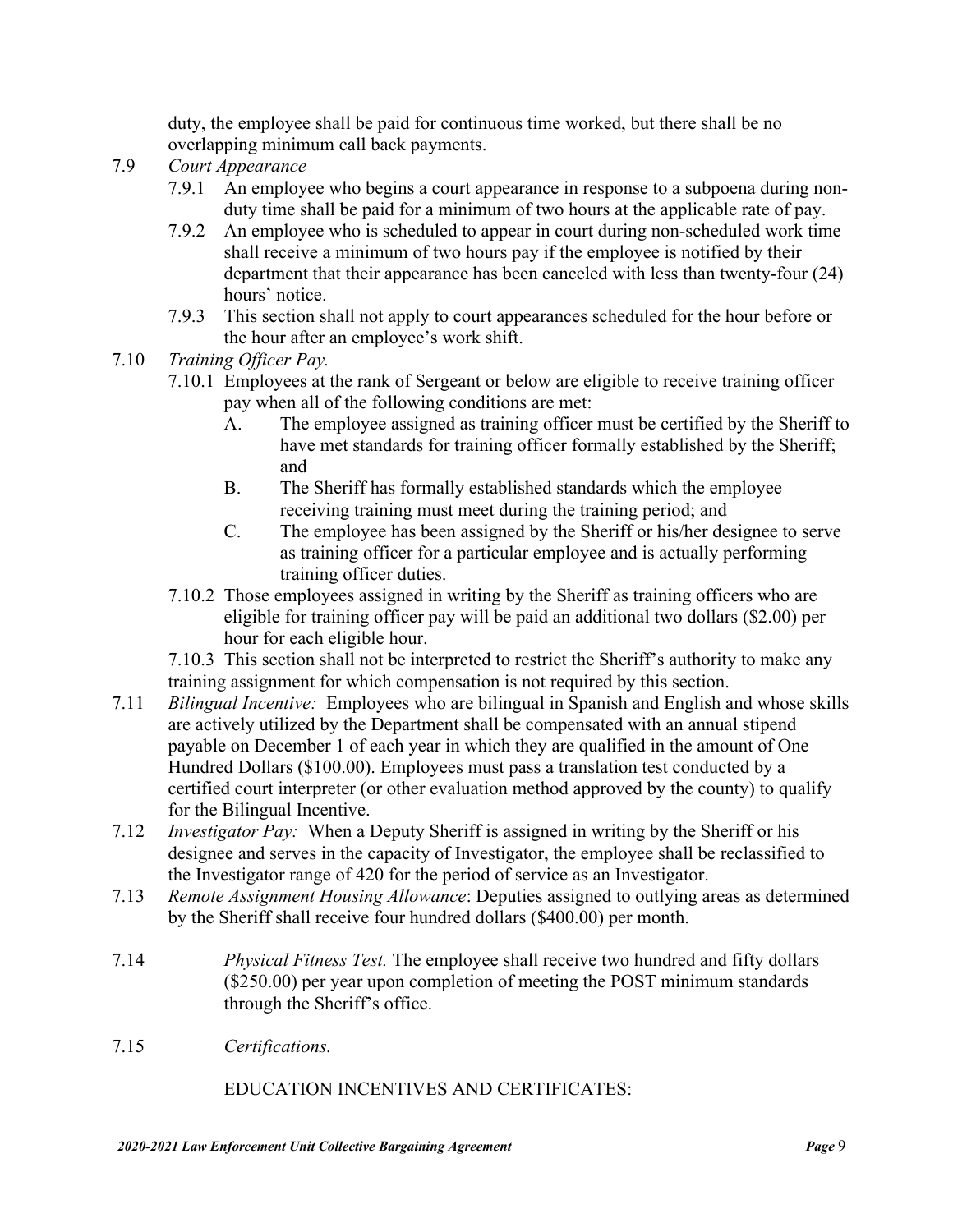The County shall reimburse employees for work related, educational expenses when recommended by the County Sheriff and pre-approved by the County Manager:

- 1. Upon receipt of POST Certification, the employee shall be compensated as follows:
	- a. Intermediate POST one hundred fifty dollars (\$150) per year stipend
	- b. Advanced POST two hundred fifty dollars (\$250) per year stipend
	- c. Supervisor POST three hundred dollars (\$300) per year stipend
	- d. Management POST three hundred fifty dollars (\$350) per year stipend
- 2. The County shall compensate an employee as follows for completion of degrees from an accredited college:
	- a. Associated Degree two hundred dollars (\$200) per year stipend
	- b. Bachelor's Degree two hundred fifty dollars (\$250) per year stipend
	- c. Master's Degree three hundred dollars (\$300) per year stipend
	- d. Doctorate Degree four hundred dollars (\$400) per year stipend

All incentive pay for either degrees or certificates shall not be cumulative and only be paid annually for the highest level achieved.

- 7.18 *Cell Phone Reimbursement.* The County will provide a \$150 per quarter cell phone stipend for employees using personal cell phones for County business purposes as authorized by the Sheriff.
- 7.19 *K-9 Units.* Employees and trainers of patrol canines shall maintain ownership of the retired canine under certain circumstances as determined by the Sheriff:

That the K-9 would not serve the agency in a positive manner being reassigned to another handler.

That the K-9 has been in service with the assigned handler for over 4 years

That the handler agrees to the care and custody of the K-9 upon separation of employment.

#### 7.20 Mileage and Per Diem

- 7.20.1 *Mileage.* When it is required by the County for an employee to use a motor vehicle in the performance of assigned duties, such vehicle shall be furnished or in the event no vehicle is furnished, the employee shall be compensated for the use of the employee's personal vehicle at the rate allowed by Internal Revenue Service and consistent with County policy.
	- 7.20.2 *Per Diem Payments.* The County will continue to make per diem payments to employees required to travel on County business at the rates established by the Nevada Legislature or County Policy, whichever is greater. An employee is eligible for per diem only when traveling on County business beyond the boundaries of Humboldt County. Employees are not required to provide receipts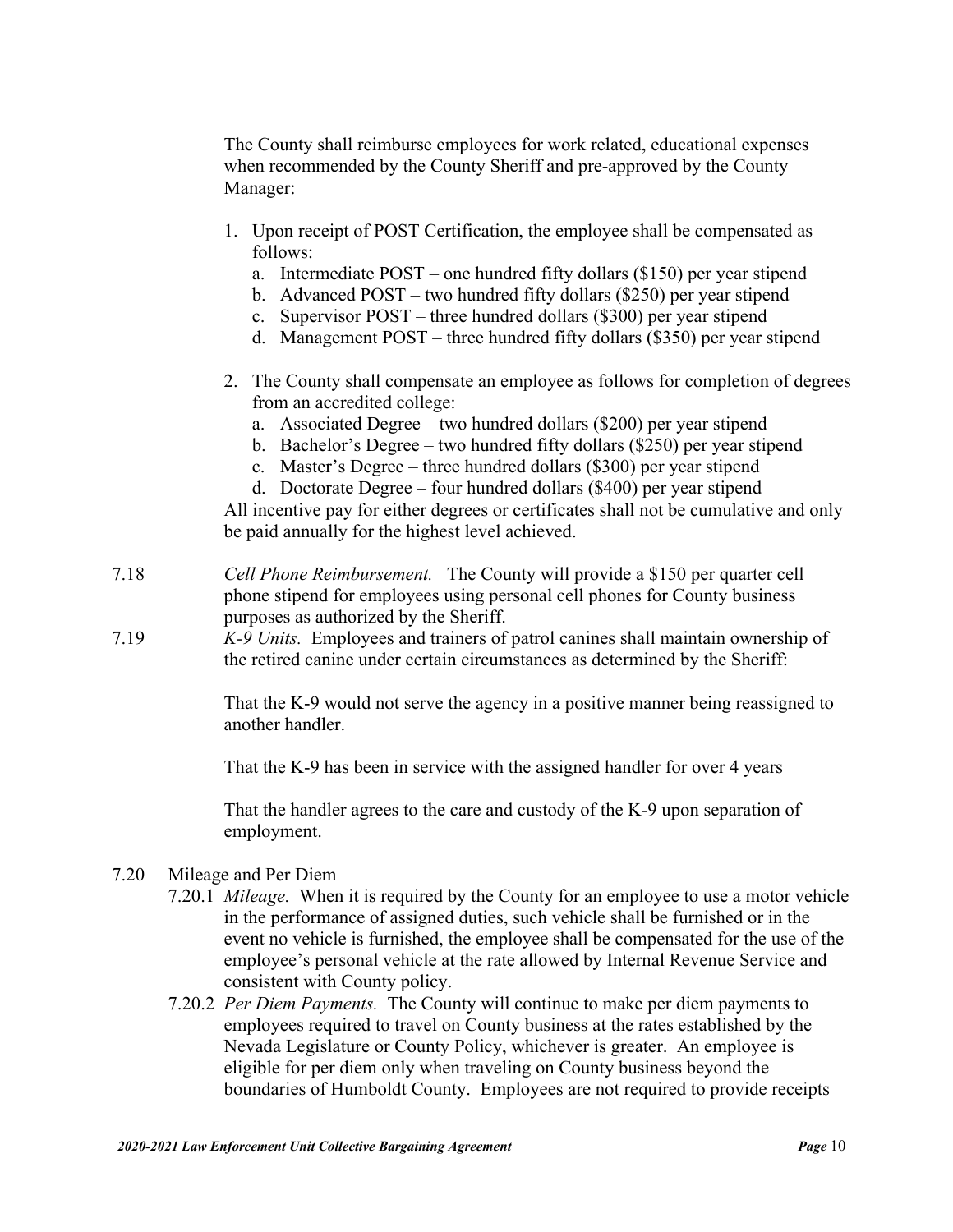for meals; however, receipts for rooms, airfare, cab/bus, parking, gasoline and other reimbursable expenditures are required.

#### **ARTICLE 8 UNIFORM ALLOWANCE AND PERSONAL PROPERTY REPLACEMENT**

- 8.1 *Uniform Allowance*. County agrees to provide an annual allowance of one thousand seven hundred fifty dollars (\$1750.00) for the duration of the contract per employee required to wear a uniform on a regular basis for the entire year. These amounts shall be paid in quarterly increments. In order to assist new employees to purchase an initial uniform, the County agrees to advance the employee one-half  $(\frac{1}{2})$  of the annual allowance within the first month of employment. Should the Sheriff determine that a new uniform is more appropriate than that currently worn, the County shall provide each employee with one uniform shirt and one uniform pants, if different from those previously required. No uniform change during length of this contract.
- 8.2 *Personal Property Replacement.*
	- 8.2.1 The County agrees to reimburse unit employees for personal property items that are stolen, damaged, lost in a duty-related incident, or destroyed during duty. The County's obligation herein shall not arise unless the employee is unable to be reimbursed from any other source, provided however, the County will be responsible for seeking reimbursement of expenses which may be paid through court ordered restitution. Prior to agreement for replacement, approval of the Sheriff or his/her designee must be obtained.
	- 8.2.2 Such reimbursement by the County shall be limited to items of personal property that are reasonably required in order for the employee to perform his/her duties, including uniform items which are covered by the uniform allowance provided in the preceding paragraph. It shall be further limited to situations in which the employee was in no way responsible for the loss or damage of the item and shall be reimbursed at the current retail value. The list of items which may be reimbursed shall include weapons and related equipment, watches, eyeglasses/contacts, handcuffs, and other equipment on the Sheriff's required equipment list.
	- 8.2.3 The maximum reimbursement amount for each incident shall be two hundred dollars (\$200.00); however, if restitution is secured in an amount greater than what is paid from the reimbursement account, the difference will be paid to the employee. The County's maximum obligation for reimbursement under this section is one thousand dollars (\$1,000.00) per fiscal year in the aggregate for this unit. Any court ordered restitution received by the County for reimbursement paid to an employee during a fiscal year which has not been passed through to the employee, shall be restored to the balance available for reimbursement.
- 8.3 *Safety Equipment*. The parties agree to continue the present practices with regard to the provision of safety equipment for unit employees except as listed below.
	- 8.3.1 Vest. The County will provide each new hire and existing employees when proof is presented to the Sheriff that the warranty has expired on present vest, a protective vest, which will be worn as part of the uniform. The purchase price will not exceed one thousand dollars (\$1000). If an employee terminates from County employment voluntarily or involuntarily, the employee will reimburse the County, by way of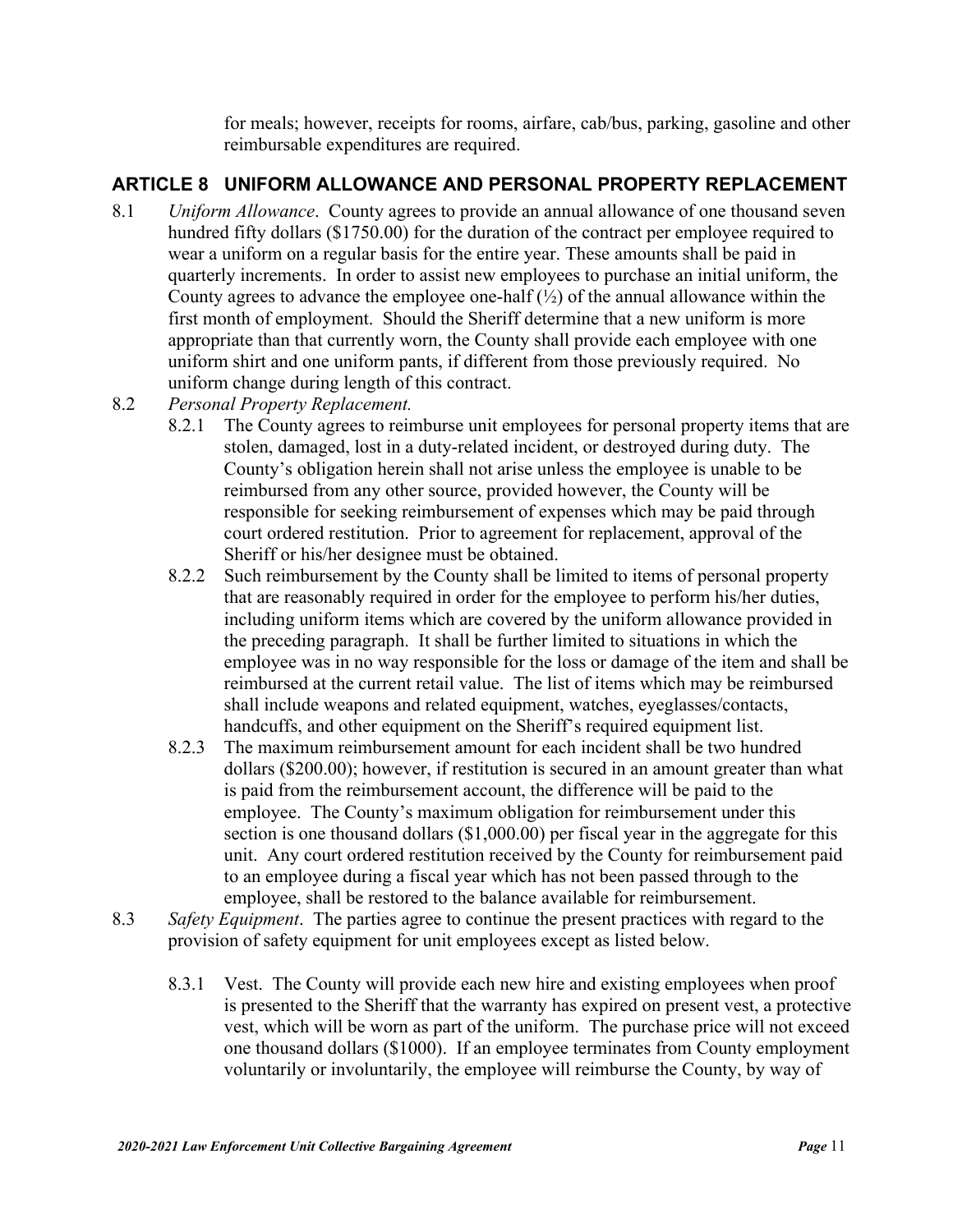deduction from the employee's final paycheck, an amount in accordance with the following schedule:

An employee with less than:

- A. One year of service since purchasing the vest, will reimburse the County for 80% of the amount originally received from the County.
- B. Two years of service since purchasing the vest, will reimburse the County for 60% of the amount originally received from the County.
- C. Three years of service since purchasing the vest, will reimburse the County for 40% of the amount originally received from the County.

If an employee's vest is destroyed or damaged beyond repair during an on-duty enforcement action, the County will replace that uniform or equipment (that is not replaced by the manufacturer) provided that the employee has prepared a report and pulled a case number documenting the destruction. A replacement vest will not be issued because of a change in the size needed, unless approved and authorized by the Sheriff.

 8.4 *Electronic recording devices.* Prior to the implementation of any policy requiring the use of an electronic recording device: i.e. Recorders, cameras, phones etc. the County shall meet with the Association or its designee to discuss and confer.

8.4.2 Employees shall not be required to carry the device or maintain the device at their residence or any place outside of active duty. The operation of the recording devices on and off duty shall comply with the Humboldt County Electronic Recording Devise Policy.

#### **ARTICLE 9 HEALTH AND WELFARE BENEFITS**

9.1 *County Contribution to Cost of Health and Accident Insurance.* The County will contribute up to a maximum of one thousand and twenty-two dollars (\$1,022.00) per month toward a full-time eligible employee's group health benefits for FY 2018-2019. The County will contribute up to a maximum of one thousand twenty-two dollars (\$1,022.00) per month toward a full-time eligible employee's group health benefits for FY 2019-2020. Any increase above the stated amounts both parties will meet and confer regarding the increase

The County's contribution will be the cost of the employee's premium up to the maximum contribution amounts set out herein. The County contribution must be used, at the employee's option, to cover costs associated with health care, dental, vision, and basic life insurance. The total maximum contribution may only be applied to health care, vision, life, and/or dental benefits subject to health care, vision, life, and dental plans available to employees.

For employees that choose to participate in a high deductible health care plan with an associated Health Care Savings Account; as offered by the County, the County will contribute the difference between the cost of an employee premium under the County's standard health care plan and the premium for the employee's high deductible plan to the employee's Health Care Savings Account. Contributions of the difference between the two plans will be made by the County on a monthly basis.

Any amount beyond the County's contribution shall be paid by the employee.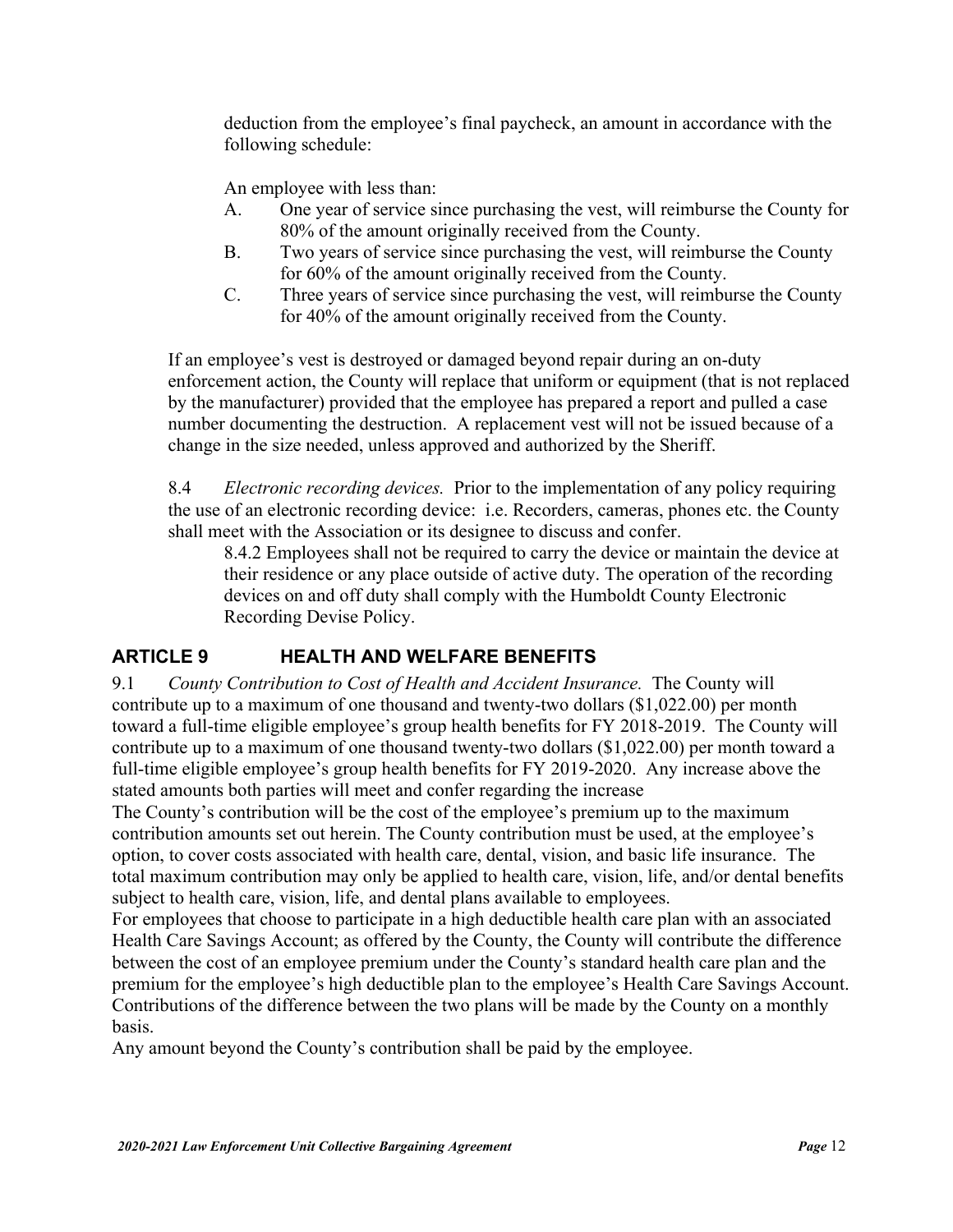9.1.1 County Contribution to membership in Care Flight's Flight Plan. The County will pay the \$30.00 per household annual membership rate. If more than one employee lives in the same household only 1 membership will be paid.

- 9.2 *Eligibility for Health Insurance Programs.* Employees shall be eligible for contribution toward health insurance premiums beginning with the first day of the month following completion of thirty (30) days of employment. For insurance purposes all persons working for the County are required under the County's policy to be regularly employed in order for the employee to be insured. Eligibility for County health insurance benefits is only provided to unit employees that are regularly employed by the County not fewer than 30 hours per week and who have made application and have been issued a Certificate of Insurance.
- 9.3 *Insurance Benefits Review Committee.*
	- 9.3.1 The parties agree to continue the Insurance Benefits Review Committee which will investigate and recommend alternatives to the current coverage and insurance providers offered by the County. The Committee shall include representatives of all County employees and of County management. The Association shall be entitled up to three representatives on the Committee. The options to be considered by the committee shall be limited to changes which are within the per employee payments for health insurance provided in this agreement.
	- 9.3.2 The Committee will review each of the types and levels of coverage currently paid for by the County including medical/hospitalization, vision, disability (long and short term), life insurance and dental insurance.
	- 9.3.3 The Committee will determine by consensus what available insurance will be purchased with the per month per employee contribution made by the County. The Committee may recommend continuation or change in any coverage or provider except those to which the County is committed by contract. The Committee will determine the extent to which the money available will be used to purchase additional insurance for employees only or to contribute to the cost of dependent health coverage. Amounts recommended for contribution toward the cost of dependent coverage may include money which would not otherwise be spent during the fiscal year because some employees are not eligible for dependent coverage.
- 9.4 *Dependent Coverage.* An eligible employee may include his/her dependents under the County's group health insurance by arranging for the appropriate payroll deduction to provide coverage. The County will also provide a "125 Plan" through which employees may pay dependent insurance premiums not covered by County contributions.
- 9.5 *Medical Exams and Inoculations.* During the period of this Agreement, the County agrees to provide at no cost to unit employees those medical examinations required by law if such examinations are not available through the employee's health plan. Further, the County will provide necessary inoculations for unit employees who are exposed to tuberculosis, hepatitis and tetanus through the performance of their duties as employees of the County. The County agrees to pay any insurance co-payment for required medical examinations pursuant to this section. Employees will not be credited with payment toward their annual deductible for co-payments made by the County.
- 9.6 *Workers' Compensation Insurance.* All employees are automatically covered by approved Worker's Compensation insurance for on-the-job accidents and occupational diseases.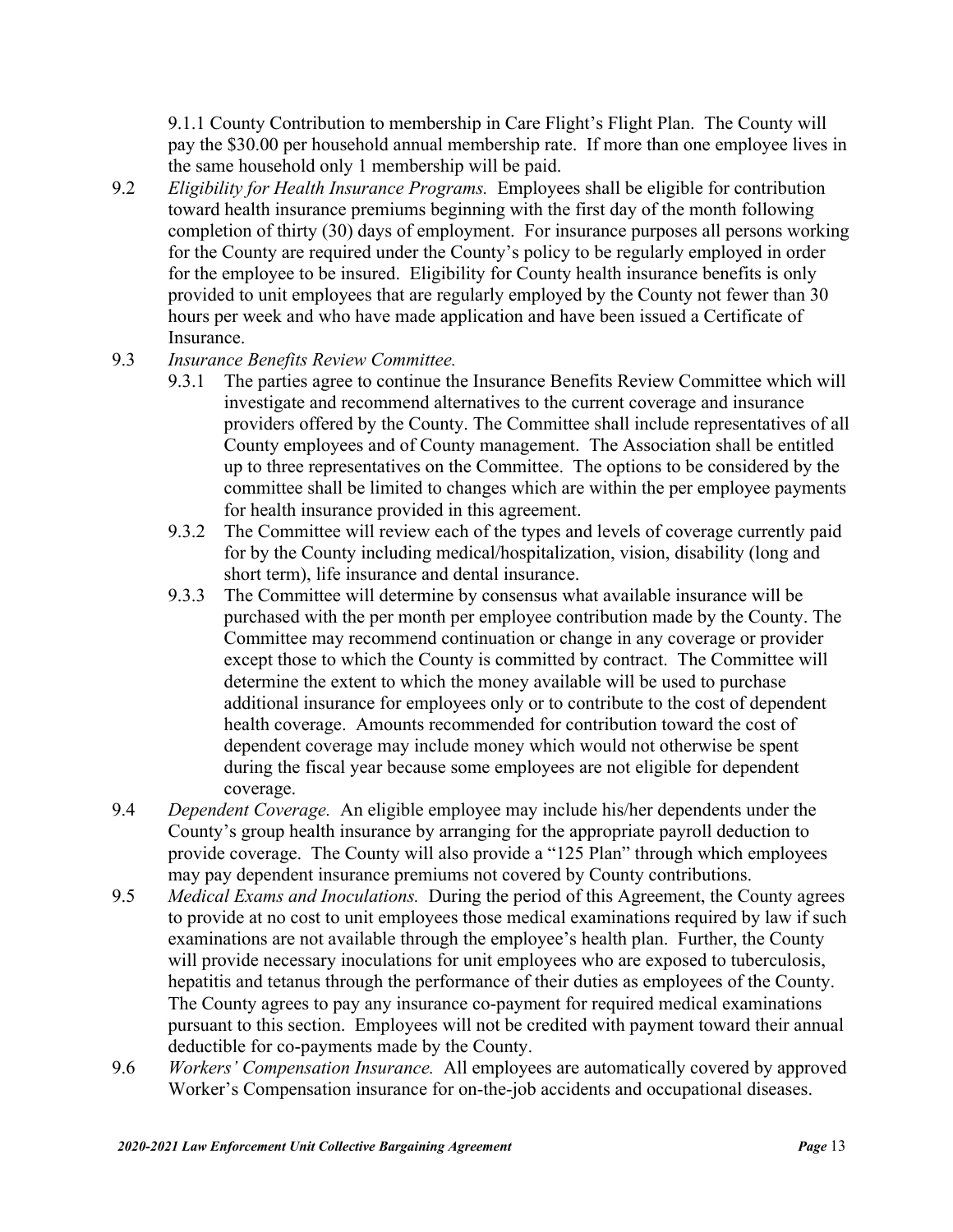Requirements of applicable laws governing Workers' Compensation benefits shall be followed. See Article 12 for details.

- 9.7 *Unemployment Compensation.* Public employees are covered by Nevada Unemployment Insurance Program.
- 9.8 *Retirement.* Pursuant to NRS 286 all permanent employees regularly working half time or more (i.e. 21 hours per week) automatically participate in the Public Employees Retirement System.
- 9.9 *Safety Committee*. Two representatives of the County and two representatives of the Association will meet on non-work time to discuss work related safety issues. The purpose of the committee shall be to make recommendations to the Sheriff and the County Manager regarding those concerns.

#### **ARTICLE 10 ANNUAL LEAVE**

- 10.1 *Accrual.* All unit employees who are employed on a continuous full-time basis shall accrue annual leave credits on the basis of the schedule below. Part-time employees who work at least twenty-one (21) hours per week shall earn annual leave on a prorated basis based on the number of hours worked in the pay period.
- 10.2 *Schedule of Accrual of Annual Leave.* Beginning on and retroactive to the pay period including July 1, 2016 for employees hired before October 1, 2016, the following schedule shall apply:

| Years of<br>Continuous Service | Hours Earned<br>Per Hours Paid | Max Hours<br>Per Year | Max Hours<br>Carryover |
|--------------------------------|--------------------------------|-----------------------|------------------------|
| 1st thru 10th                  | .0577                          | 120                   | 240                    |
| 11th thru 15th                 | .0770                          | 160                   | 240                    |
| $16th$ and over                | .0962                          | 200                   | 240                    |

In exchange for maintaining Association Leave the following schedule shall apply.

Schedule of Accrual of Annual Leave. Beginning the pay period including October 1, 2016 for employees hired on or after October 1, 2016 the following schedule shall apply.

| Years of                             | Hours Earned   | Max Hours | Max Hours |
|--------------------------------------|----------------|-----------|-----------|
| Continuous Service                   | Per Hours Paid | Per Year  | Carryover |
| $1st$ thru $2nd$                     | .0385          | 80        | 160       |
| $3^{\text{rd}}$ thru $5^{\text{th}}$ | .0481          | 100       | 200       |
| $6th$ thru $10th$                    | .0577          | 120       | 240       |
| $11th$ thru $15th$                   | .0769          | 160       | 240       |
| $16th$ thru $20th$                   | .0865          | 180       | 240       |
| $21st$ and over                      | .0962          | 200       | 240       |

Only regular hours paid shall effect annual leave accrual. Carryover of annual leave shall be judged as of the end of the pay period which includes December 31st of each year.

- 10.3 *Accrual During Probation.* Each employee shall accrue annual leave during his/her probationary period, but shall not be allowed to use annual leave until being employed continuously for at least six (6) months.
- 10.4 *Accrual of Leave While on Leave.* Annual leave will continue to be credited to all persons while regularly employed by the County when an employee is on annual leave. However,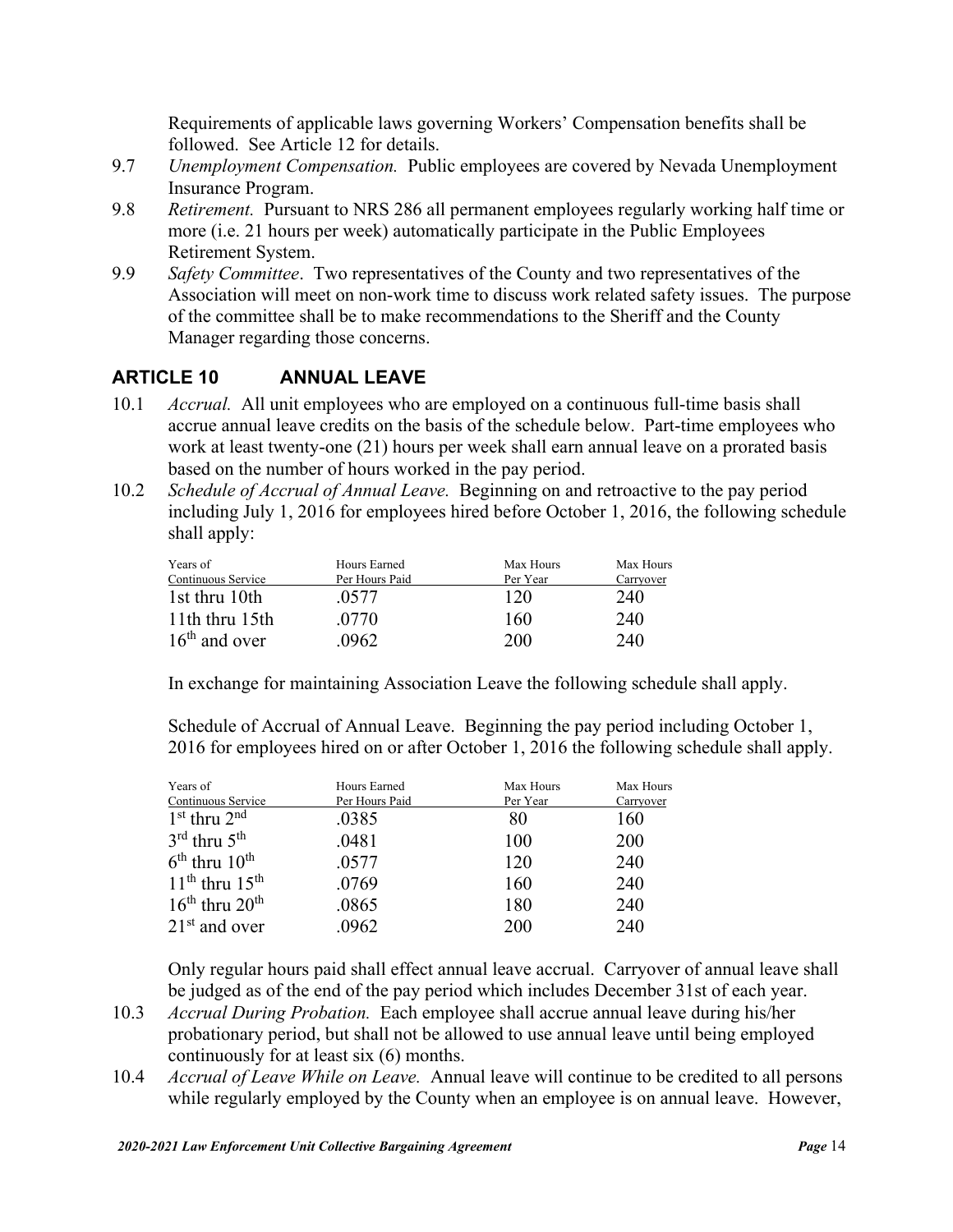accrual of annual leave will cease upon termination or when an employee is placed on leave without pay.

- 10.5 *Approval for Use of Annual Leave.* All annual leave will be taken at a time as approved by the employee's supervisor. Annual leave is granted only in increments of one (1) hour or more. Normally, annual leave requests for each calendar year must be in by January  $15<sup>th</sup>$ of that year.
- 10.6 *Annual Leave Conflicts.* Conflicts between annual leave requests submitted in accordance with this section shall be resolved by Sheriff's Office seniority in favor of the more senior employee.
- 10.7 *Carry-over of Annual Leave to Following Year.* All annual leave in excess of the applicable maximum carryover hours will be forfeited at the end of the pay period which includes December 31<sup>st</sup> of each year.
	- 10.7.1 *Extension for Granting Annual Leave Annual Leave Buy Back.* Should an employee submit a request for annual leave no less than ninety (90) days prior to December 31, requesting annual leave in an amount that would avoid a forfeiture of annual leave, and the request is denied by the Sheriff's Office for operational and/or staffing reasons, employees shall be granted an extension of ninety (90) days during which they must request and take the annual leave. If the Sheriff's Office is unable to grant the request for all or part of the requested annual leave during the ninety (90) day extension, the County agrees to pay the employee at their regular rate of pay for those hours which would otherwise be forfeited by the employee.
	- 10.7.2 *Extension for Granting Annual Leave Forfeiture of Annual Leave.* Should an employee submit a request for annual leave less than ninety (90) days prior to December 31 in an amount that would avoid forfeiture of annual leave and the request is denied by the Sheriff's Office for operational and/or staffing reasons, the employee will be granted an extension of ninety (90) days during which they must request and take the annual leave. An employee granted an extension pursuant to this paragraph who does not reduce his/her maximum carryover during the extension to an amount below that allowed, will forfeit any unused annual leave exceeding the maximum carryover amount.
- 10.8 *Payment on Separation.* Employees who have completed at least six (6) months of continuous service and leave the County service shall be paid for accrued, but unused annual leave.
- 10.9 *Payment on Death.* If an employee dies who was entitled to accumulated annual leave under the provisions of this Article, the heirs of such deceased employee shall be paid an amount of money equal to the number of unused hours of annual leave earned or accrued, multiplied by the hourly rate of such deceased employee.
- 10.10 *Part-Time Employees.* A regular part-time employee is defined as an employee working on a regular schedule less than forty (40) hours per week. Regular part-time employees accumulate or earn length of service credit for annual leave purposes based on actual number of years of continuous and uninterrupted service, whether such service is entirely part-time or mixed part-time and full-time during any year or portion of a year. For purposes of this section, a regular part-time employee beginning service on May 1 of a year is considered to have one year of service beginning May 1 of the next succeeding year, two years of service beginning May 1 of the next succeeding year, etc., even though the employee only works on a part-time basis and accrues the benefits on a pro-rated basis.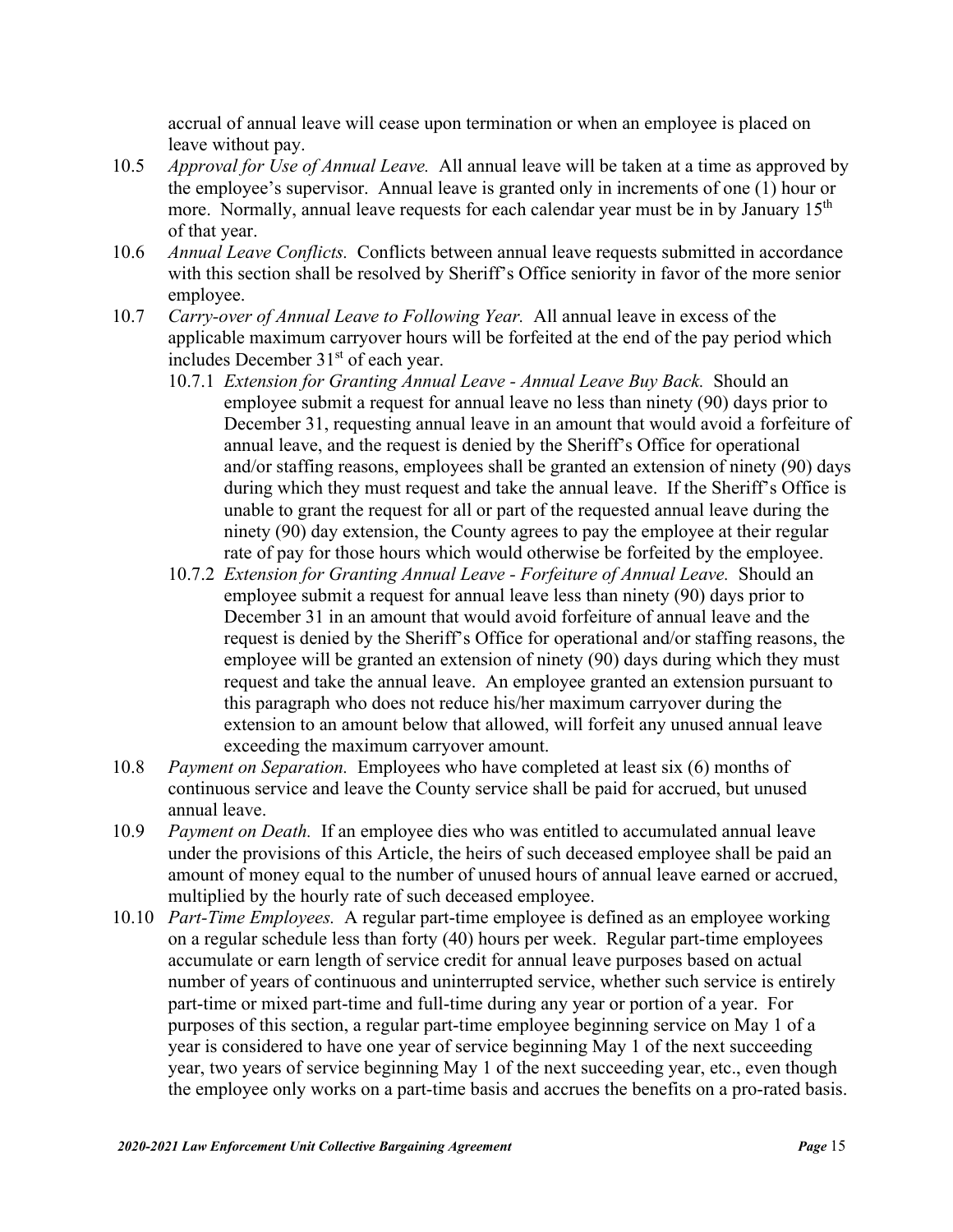10.11 *Interrupted Service.* Any individual with five (5) consecutive years of employment with the County who terminates and then is re-employed by the County within one (1) year from date of termination shall receive credit for prior years service in determining the appropriate category for annual leave benefits. Notwithstanding the foregoing, such an individual is subject to the probationary status requirements.

#### **ARTICLE 11 SICK LEAVE**

- 11.1 *Attendance*. The parties agree that attendance at work on a regular and reliable basis is a job requirement. The County expects that each employee will be available for work consistently on this basis. Attendance and sick leave use are to be monitored on this basis.
- 11.2 *Entitlement.* All unit employees who are employed on a continuous full-time basis shall be credited with sick leave according to the schedule below. Part-time employees who work at least twenty (20) hours per week shall earn sick leave credits on a prorated basis, based on hours worked in the pay period. Employees working fewer than twenty (20) hours per week will not accrue sick leave credits.
- 11.3 *Sick Leave Accrual.* Eligible employees shall accrue sick leave at the rate of .0577 hours for each hour worked up to a maximum accrual of one hundred twenty (120) hours per year. Only regular hours worked shall effect sick leave accrual. Maximum accrual shall not exceed 980 hours.
- 11.4 *Authorization for Usage.* Employees are entitled to use sick leave only when incapacitated due to sickness, injury or when receiving necessary medical, dental, or vision treatment, or in the event of an illness in the immediate family. A doctor's certificate of illness may be required at any time, but must be presented to the Sheriff for any absence over five (5) working days.
	- 11.4.1 *Immediate Family Defined.* Immediate family is defined as parents, children, brothers, sisters and grandparents of the employee, the employee's spouse, or relative living in the employee's household. In the case of any other relative of the employee, the Sheriff or Sheriff's designee may authorize such sick leave and shall so notify the County Manager in writing.
- 11.5 *Evidence of Authorized Usage.* The Sheriff or Sheriff's designee shall approve sick leave only after having ascertained that the absence was for an authorized reason, and the employee may be required to provide substantiating evidence at any time. Malingering or proven abuse of sick leave privileges shall be grounds for termination from County employment.
- 11.6 *Sick Leave Payoff.* Employee with accrued, unused sick leave may, at the time of separation, select one of the following options for reimbursement:
	- A. Employees with 10 or more years of continuous, uninterrupted service with the County, shall be paid fifteen dollars (\$15.00) per day for each day of unused sick leave on record in excess of three hundred sixty (360) hours and less than six hundred (600) hours and twenty-five percent (25%) of the top step of the salary range (excluding longevity) for each hour over six hundred (600) hours of unused sick leave on record on the date of termination or death.
	- B. Conversion to retirement credit upon separation: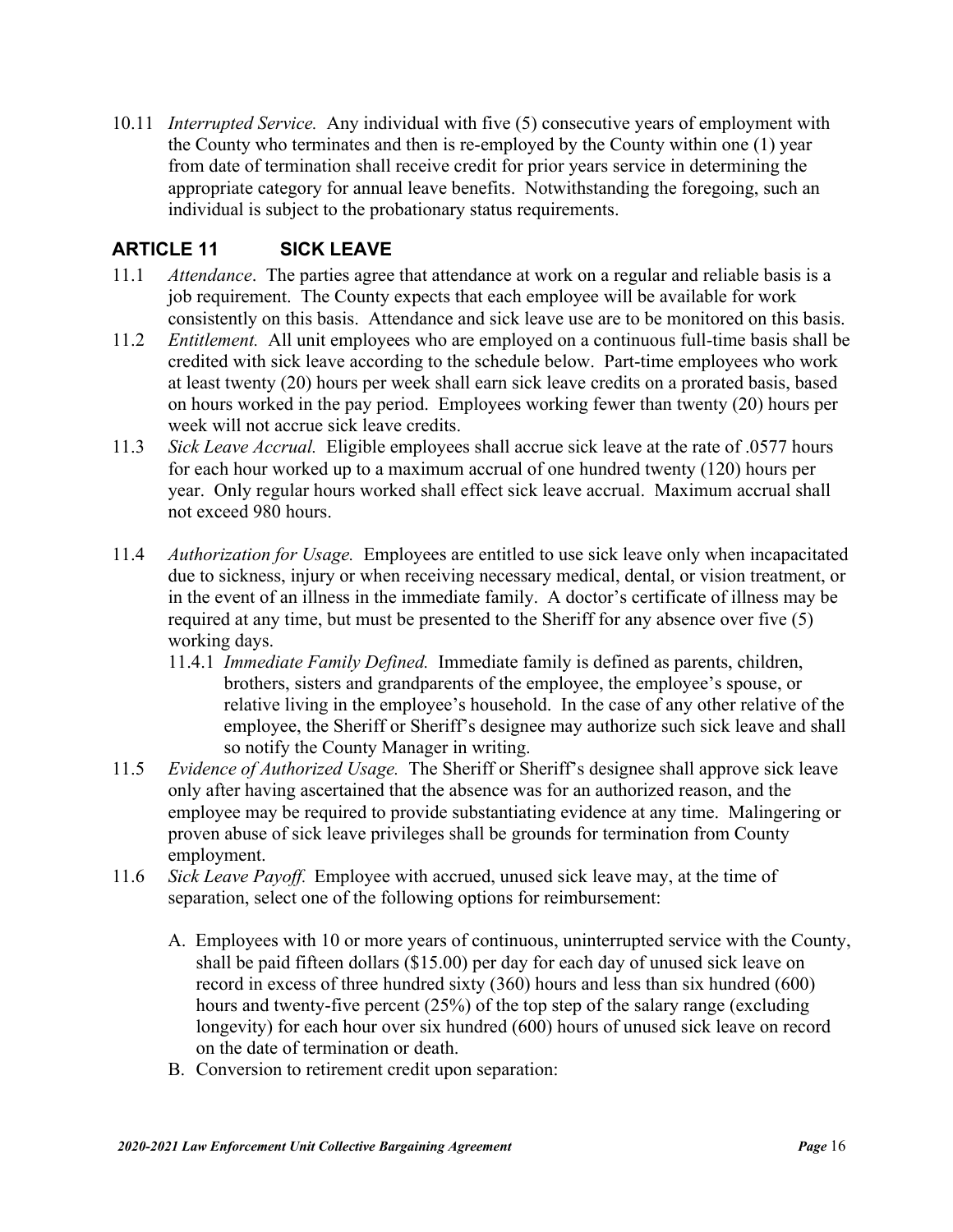In lieu of (A) above, an employee, with eight (8) or more years of continuous and uninterrupted service with the County and who is eligible to purchase retirement service credit under the Public Employees Retirement System (PERS) may convert a maximum of 980 hours of accrued, unused sick leave into service credit. (# of hours (980) x hourly rate=amount). Upon receipt of check, PERS will calculate service credit. Note: 1 hour of sick leave may not equal 1 hour of service credit.

11.6.1 Conversion to Retirement credit prior to retirement. An employee who is eligible to purchase retirement service credit under the Public Employees Retirement System (PERS) may convert accrued, unused sick leave into retirement credit prior to retirement under the following conditions only:

 1. An employee must maintain a sick leave hour balance of at least 480 hours of accrued, unused sick leave.

- 2. An employee can only convert hours in excess of 480 (in increments of 8 hours)
- 3. Maximum hours allowed to convert is 480.
- 4. PERS will convert dollars into service credit. Note: 1 hour of sick leave may not equal 1 hour of service credit.
- 5. Purchases of service credit under this provision must comply with PERS policies and procedures.
- 6. To convert sick leave under this provision, employees must submit a written request to the County Manager within the ninety (90) day window for conversion requests. The conversion request window will open on September  $1<sup>st</sup>$  and close on December  $1<sup>st</sup>$ . For requests for conversion to be eligible for conversion, all written requests must be received by the County Manager on or before December 1<sup>st</sup>, requests received after December 1<sup>st</sup> will not be considered timely and eligible for conversion under this provision.
- 8. If the employee meets all the conditions set forth in this section, then the County will deduct the amount of sick leave hours which are designated on he employee's written request which is/are eligible for conversion from the employee's account and proceed to purchase retirement service credit from PERS.
- 9. May only convert sick leave to PERS service credit four (4) times prior to retirement.
- 10. Timely and eligible request for conversion will be processed by the County in accordance with PERS policies and procedures.
- 11.7 *Accrual of Leave While on Leave.* Sick leave will continue to be credited to all persons while regularly employed by the County regardless of whether an employee is on sick or annual leave. However, accrual of sick leave will cease upon termination or when an employee is placed on leave without pay.
- 11.8 *Leave Sharing*. An employee may donate accumulated annual leave, floating holidays or compensatory time off or sick leave to an employee in this bargaining unit who is on sick leave for a catastrophic illness pursuant to the following restriction:
	- 11.8.1 The employee receiving the leave donation must have exhausted all of his/her available paid leave including all sick leave, annual leave, and compensatory time off.
	- 11.8.2 The employee receiving the leave donation may not be on leave for an on-the-job injury covered by Workers' Compensation Insurance.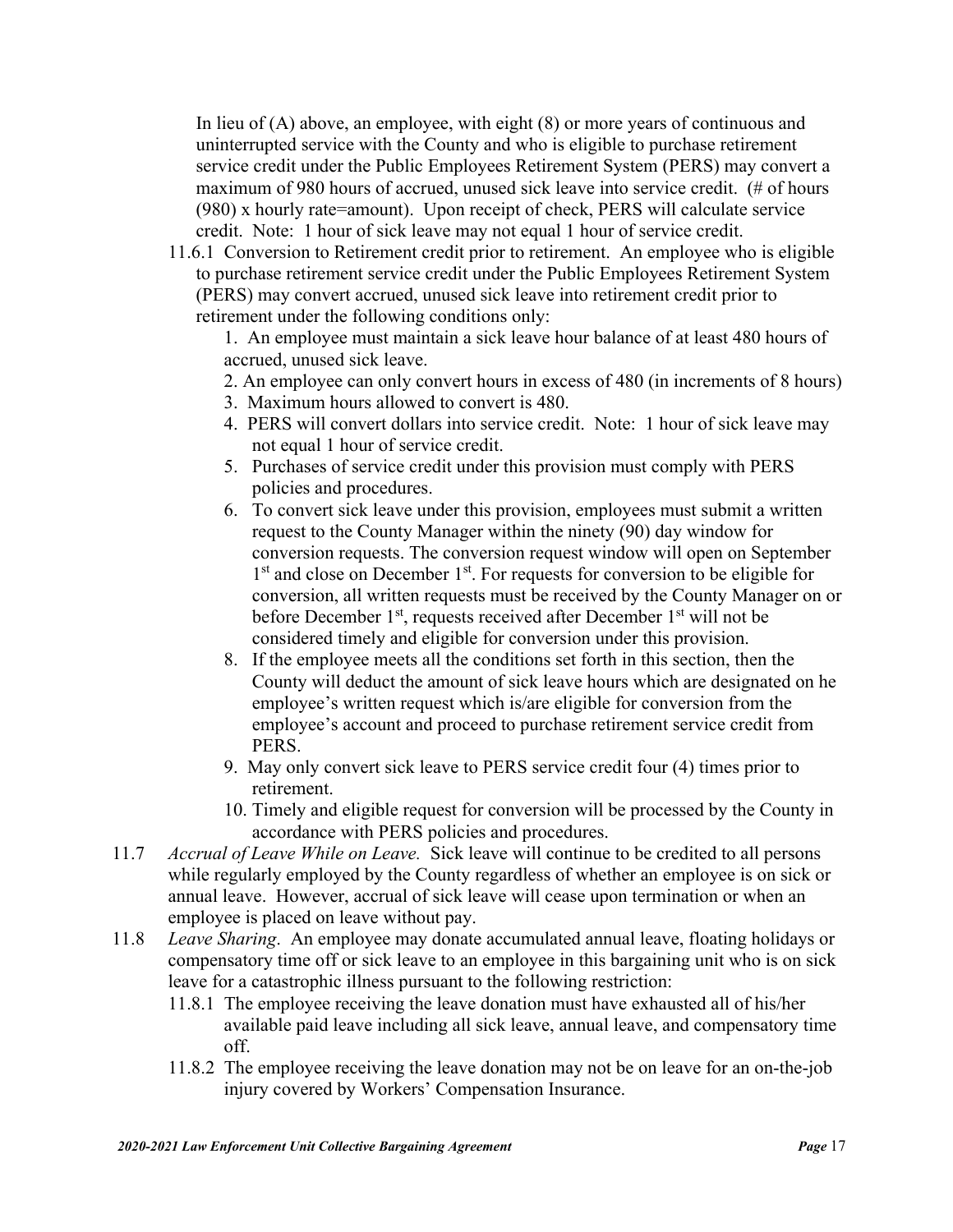- 11.8.3 The employee giving the leave donation must do so in writing and in blocks of eight (8) hours each on a form provided by the County.
- 11.8.4 If sick leave is used, a maximum of forty (40) hours/incident is allowed, and it requires the donor have a minimum of 200 hours in the donor's sick leave balance at the time of each donation.
- 11.8.5 The granting of a leave donation must be irrevocable.
- 11.8.6 If a donation is made by an employee at a different pay rate than the receiving employee, pursuant to N.R.S. 245.210.4, the donated time shall be converted into money at the hourly rate of the donor and the money shall then be converted into sick leave at the hourly rate of salary of the recipient.
- 11.9 *Family and Medical Leave Act Compliance.* 
	- 11.9.1 Family and medical leave for employees shall be governed by the provisions of the Federal Family and Medical Leave Act (FMLA), as may be amended from time to time. Nothing in this Article is intended to expand employee rights or benefits not extended in this law. Where there is a conflict between this Article and the FMLA, this FMLA governs.
	- 11.9.2 Employees who have been employed for at least one (1) year and worked at least 1,250 hours during the preceding 12-month period and are employed at a work site where 50 or more employees work for the County within 75 miles of that work site are eligible for family and medical leave.
	- 11.9.3 Family or medical leave will be unpaid leave unless the employee has accrued paid leave and is otherwise eligible to use the leave for the purpose for which leave is being taken. If leave is requested for the employee's own serious health condition or for the serious health condition of the employee's spouse, child, or parent, the employee must use all of his/her sick leave as part of the FMLA leave. If leave is requested for any of the other reasons identified below, an employee must use all of his/her accrued paid annual and/or personal leave as part of the FMLA leave. The remainder of the leave period will then consist of unpaid FMLA leave. Unless otherwise agreed to, in writing in advance of the leave, employees are not permitted to work in an outside job during FMLA leaves of absence.
	- 11.9.4 Leave taken for serious health conditions may be taken on an intermittent basis (not all at one time) when medically necessary. The County may require an employee on intermittent leave to temporarily transfer to an available alternative position for which the employee is qualified if the position has equivalent pay and benefits and better accommodates recurring periods of leave than the employee's regular position. With an agreement between the employee and the County, an employee may take family leave on a reduced leave schedule. This may involve reducing the employee's usual number of hours per workday or workweek during the leave. Intermittent leave reduces the twelve-week entitlement only by the actual time used.
	- 11.9.5 Any eligible employee, as defined above, may be granted a total of twelve weeks of unpaid family and medical leave (the twelve-month period shall be measured from the first date leave is used) for the following reasons:
		- 1. The birth of the employee's child and in order to care for the child;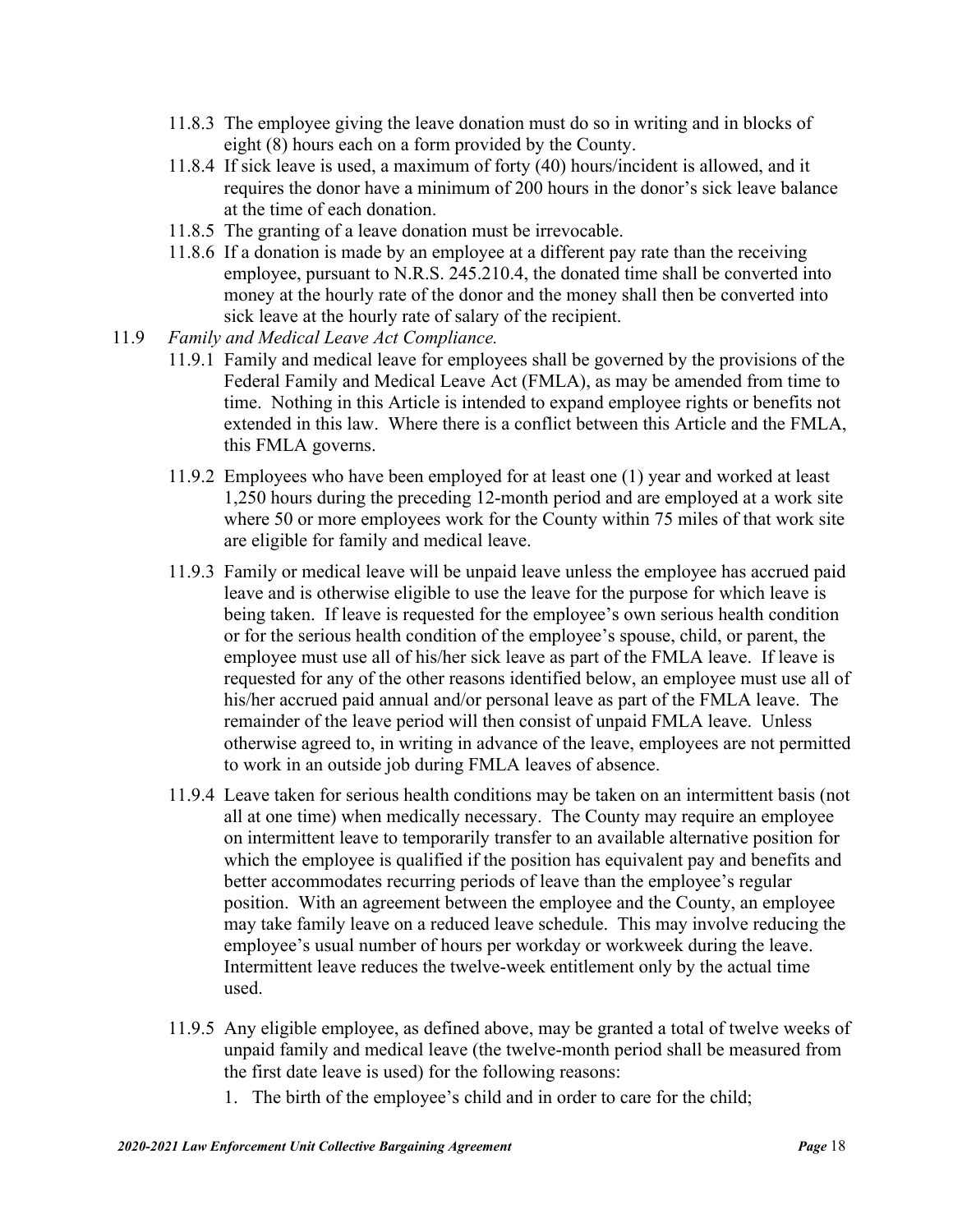- 2. The placement of a child with the employee for adoption or foster care;
- 3. To care for a spouse, child, or parent who has a serious health condition; or
- 4. A serious health condition that prevents the employee from performing the functions of his/her job. Serious health conditions may include conditions resulting from job-related injuries and/or illnesses.
- 11.9.6 Unpaid FMLA leave will run concurrently with paid sick, vacation and/or personal leave. Unpaid FMLA leave may also run concurrently with Workers' Compensation leave or other benefits. The entitlement to family and medical leave for the birth or placement of a child for adoption or foster care will expire twelve months from the date of the birth or placement. If both an employee and his/her spouse are employed by the County, their combined time off may not exceed twelve (12) workweeks during any twelve-month period for birth, adoption, or foster care, or care of a parent with a serious health condition. Each spouse is, however, eligible for the full twelve (12) weeks within a twelve-month period to care for a son, daughter, or spouse with a serious health condition.
- 11.9.7 In all cases, an employee requesting leave must complete the County's approved leave form and return it to the County Manager's Office. The completed application must state the reason for the leave, the expected duration of the leave, and the starting and ending dates of the leave. An employee intending to take family or medical leave because of an expected birth or placement, or because of a planned medical treatment, must submit an application for such leave at least thirty (30) days before the leave is to begin. If a requested leave will begin in less than thirty (30) days, the employee must give notice to his/her immediate supervisor as soon as the necessity for the leave is known. Reasonable advance notice is required for all leaves, even if the need for the leave is not foreseeable. The County will require the use of FMLA leave for any absence which would otherwise qualify as FMLA leave even if no formal application for such leave was made by the employee, provided notice is given to the employee.
- 11.9.8 An application for leave based on the serious health condition of the employee or the employee's spouse, child, or parent must be supported by a Humboldt County-approved "medical certification statement" completed by the applicable health care provider. The certification must state the date on which the health condition commenced, the probable duration of the condition, and the appropriate medical facts regarding the condition.
- 11.9.10 If the employee is needed to care for a spouse, child, or parent, the certification must so state, along with an estimate of the amount of time the employee will be needed. If the employee has a serious health condition, the certification must state that the employee cannot perform the functions of his/her job.
- 11.9.11 If the County questions the validity of the certification, it may require, at the County's expense, that the employee obtain a second opinion. If the second opinion conflicts with the original opinion, the County may require, at its expense, that the employee obtain the opinion of a third health care provider designated or approved jointly by the County and the employee. This third opinion will be considered final and binding on both parties. The County may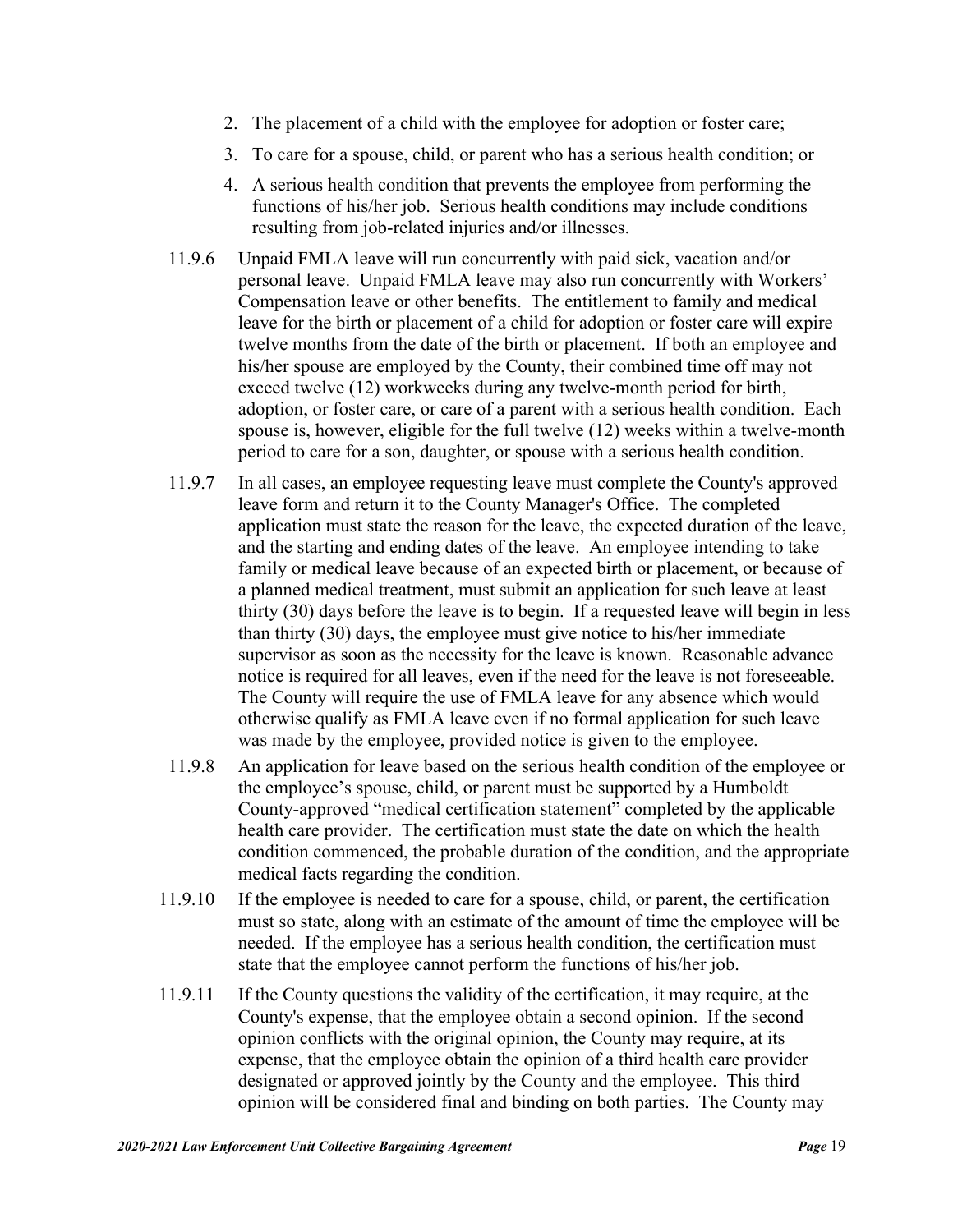require that the employee obtain subsequent recertification on a reasonable basis. Any employee on a family leave must notify his/her supervisor periodically of his/her status and intention to return to work. The supervisor has the authority to determine how often the employee must provide this notification.

- 11.9.12 During a period of family or medical leave, an employee will be retained on the County's health plan under the same conditions that would apply if the employee were not on family or medical leave. To continue health coverage, the employee must continue to make any contributions that s/he would otherwise be required to make. Failure of the employee to pay his/her share of the health insurance premium may result in loss of coverage.
- 11.9.13 If the employee fails to return to work after the expiration of the family or medical leave, or does not return for 30 days or more, the employee will be required to reimburse the County for payment of health insurance premiums during the leave, unless the reason the employee fails to return is the presence of a serious health condition which prevents the employee from performing his/her job or due to circumstances beyond the employee's control.
- 11.9.14 An employee is not entitled to the accrual of any seniority or employment benefits during any unpaid portion of the leave. An employee who takes family or medical leave will not lose any seniority or employment benefits that accrued before the date the leave began.
- 11.9.15 An employee eligible for family or medical leave will be restored to his/her old position or to a position with equivalent pay, benefits, and other terms and conditions of employment. The County cannot guarantee that an employee will be returned to his/her original job. A determination as to whether a position is an "equivalent position" will be made by the County.
- 11.9.16 An employee must complete the County's notice of intent to return from FMLA leave before s/he can be returned to active status. If an employee wishes to return to work prior to the expiration of a family or medical leave of absence, reasonable notification not to exceed five (5) days must be given to the employee's supervisor prior to the employee's planned return. Employees may be required to obtain and provide a fitness-for-duty certification prior to returning to work if the family or medical leave of absence was due to the employee's own serious health condition that made the employee unable to perform the essential functions of his/her job.
- 11.9.17 Failure of an employee to return to work upon the expiration of a family or medical leave of absence will subject the employee to disciplinary action, up to and including termination, unless an extension is granted. An employee who requests an extension of family or medical leave due to the continuation, recurrence, or onset of his/her own serious health condition, or of the serious health condition of the employee's spouse, child, or parent, must submit a request for an extension, in writing, to the employee's immediate supervisor. This written request should be made as soon as the employee realizes that s/he will not be able to return at the expiration of the leave period. Nothing in this policy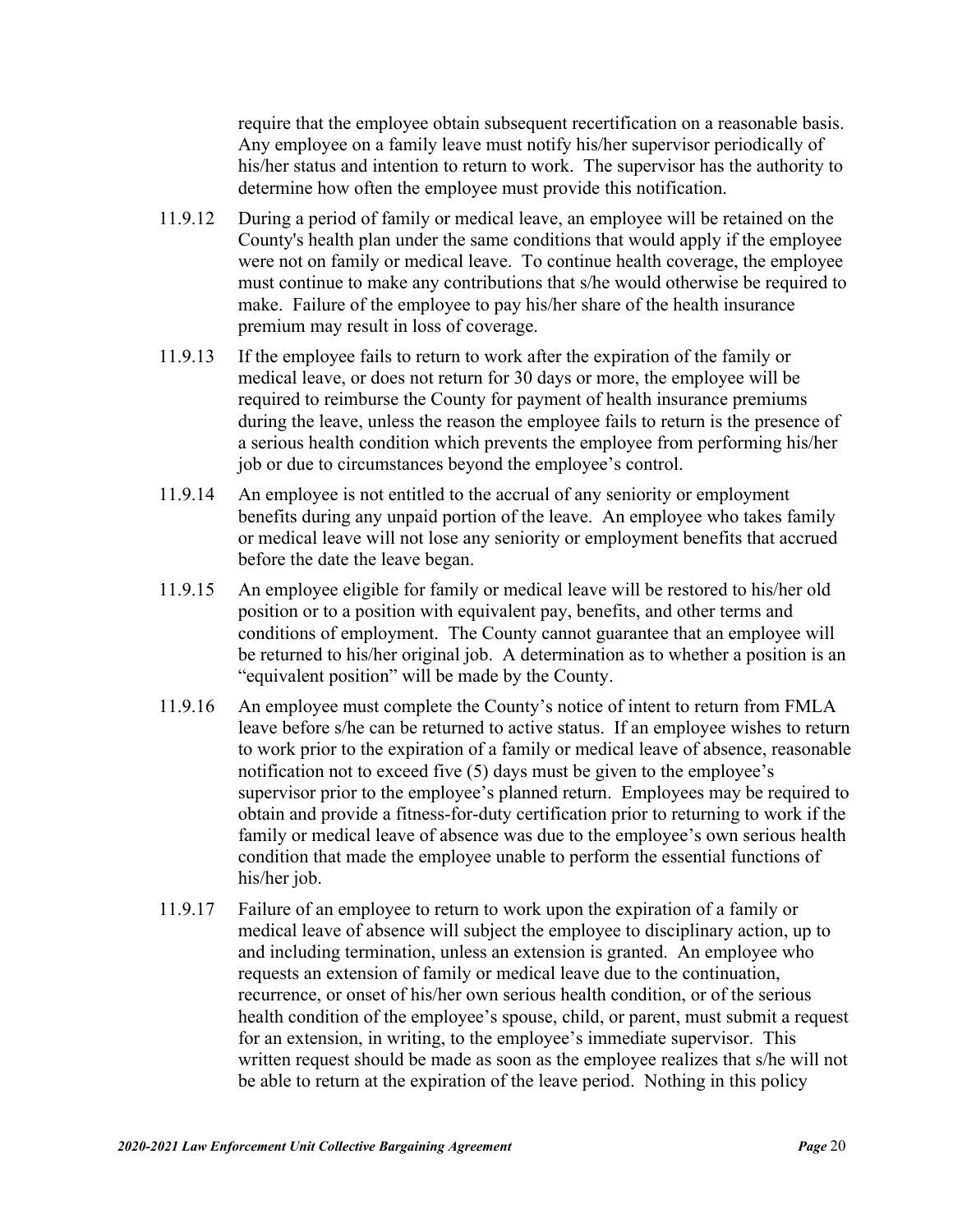limits (Humboldt County's) obligations of reasonable accommodation under the Americans with Disabilities Act.

#### **ARTICLE 12 INJURY ON DUTY LEAVE**

- 12.1 *Injury on Duty.* Any unit employee who suffers an injury while working during the course of his/her employment for the County shall be entitled to injury leave until said employee is able to return to work or is terminated in any manner and subject to any limitations imposed by this Article or State Law. Injury means a sudden and tangible happening of a traumatic nature, producing an immediate or prompt result and resulting from external force, including injuries to artificial members. Any injury sustained by an employee while engaging in an athletic or social event sponsored by the employer shall be deemed not to have arisen out of or in the course of employment unless the employee received remuneration for participating in such event. For purposes of this Article, coronary thrombosis, coronary occlusion, or any other ailment or disorder of the heart, and any death or disability ensuing therefrom, shall not be deemed to be an injury by accident sustained arising out of and in the course of the employment except for Sheriff employees who are covered by state statutes.
- 12.2 *Coordination of Benefits.* When an employee is eligible at the same time for benefits under Chapter 616 or 617 of the Nevada Revised Statutes and for sick leave or injury leave benefit, the amount of sick leave or injury leave benefit paid to said employee shall not exceed the differences between their normal salary and the amount of any benefit received, exclusive of payment of medical or hospital expenses under Chapter 616 or 617 of the Nevada Revised Statutes for that pay period. Any usage of such sick leave shall be deducted from the employee's sick leave balance.
- 12.3 *Injury on duty resulting in Death.* The County will provide up to seven thousand five hundred dollars (\$7,500) for the burial of an employee killed in the line of duty. Death in the line of duty is defined as any action, felonious or accidental, which claims the life of a Humboldt County Sheriff's Officer who is performing work related functions either onduty or off-duty,

 In the event an officer of the Humboldt County Sheriff's Officer is killed in the line of duty, the County will continue to pay the survivor the officer's salary until the first workers compensation of life insurance payment is received by the survivor, for a period not to exceed six (6) months, unless extended by the County commission.

#### **ARTICLE 13 OTHER LEAVES**

- 13.1 *Leave Due to Family Death.* Additional leave, not to exceed five (5) days per occurrence per employee, shall be allowed for a death of a member(s) of the immediate family of the employee. This additional leave is not cumulative.
	- 13.1.1 Immediate family shall mean persons related by blood, whether whole or half, marriage or adoption in the following relationships: spouse, child, grandchild, parent, grandparent, sibling, or relative in the employee's household.
	- 13.1.2 If the funeral is out of state, an employee shall have the option of using up to two (2) additional leave days contiguous with the family death leave which shall be charged to annual leave.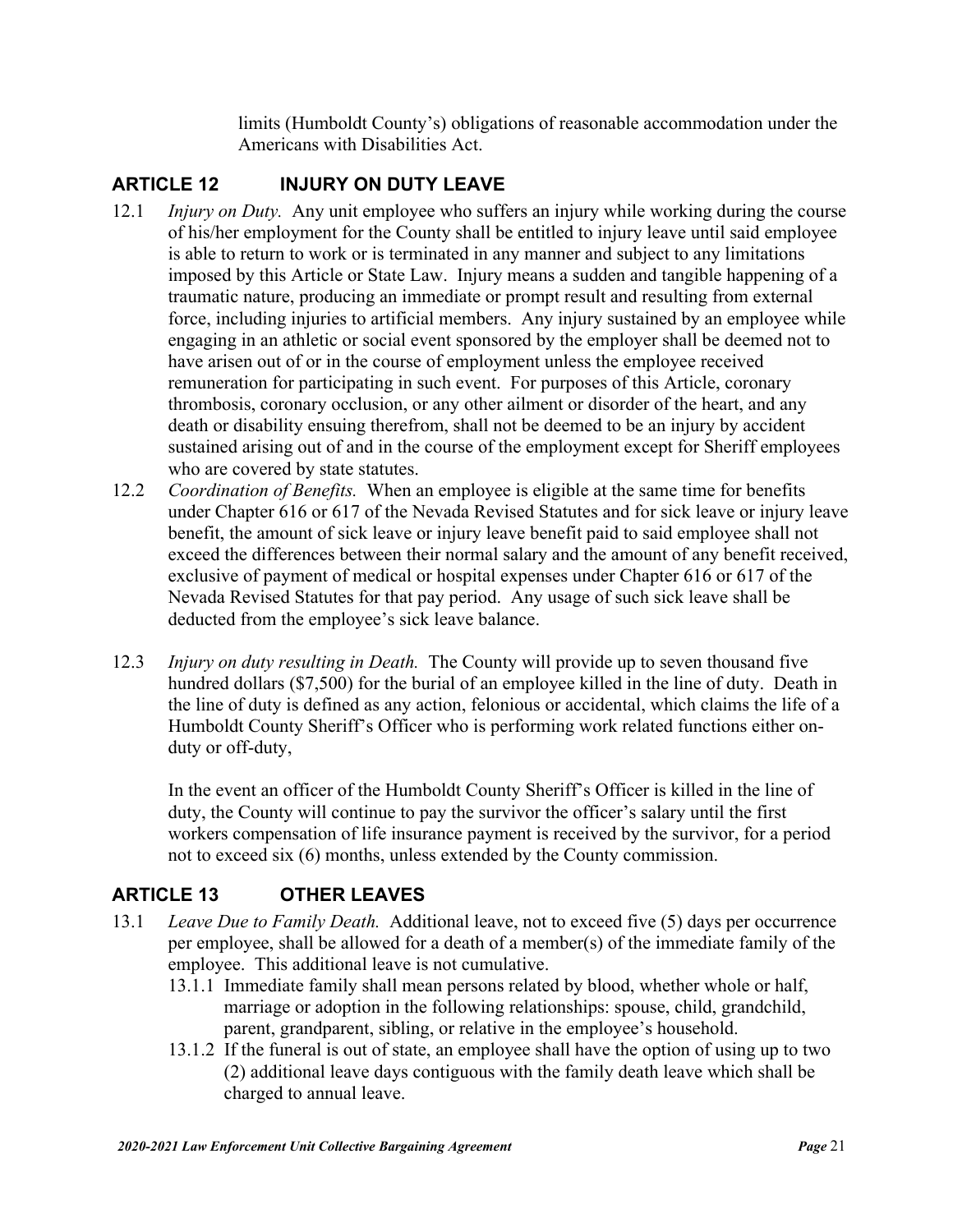- 13.2 *Maternity/Paternity Leave.* An employee is entitled to use, as appropriate, accumulated sick leave, accumulated annual leave, accumulated compensatory time off, or leave without pay for adoption purposes or as maternity/paternity leave (regardless of the type of delivery or results of pregnancy) if the provisions below are met.
	- 13.2.1 Maternity leave may be taken prior to the expected birth date of the child.
	- 13.2.2 To utilize sick leave the employee must be incapacitated and unable to work because of illness or her pregnant condition. After birth or adoption, sick leave may be utilized if the child is ill under the provisions of 11.3 above.
	- 13.2.3 If, after exhausting accumulated sick leave, an employee needs additional time off from work because she is incapacitated, accrued annual leave shall be granted. If additional time is required, leave without pay may be granted by the appointing authority if considered justifiable.
	- 13.2.4 Pregnancy shall not jeopardize an employee's job or seniority, except for leave without pay limitations. The employee shall be responsible for reporting the pregnancy as soon as it is an established fact so that steps may be taken to protect the employee's health or modify her working conditions and in order that any necessary staffing adjustments may be planned.
	- 13.2.5 The requirements of the Family Medical Leave Act will be followed.
- 13.3 *Interruption of Service.* Leave benefits which may be lost by an employee due to termination or interruption of County employment may be restored (repurchased) upon request by the Sheriff and authorization by the County Commissioners.
- 13.4 *Military Leave.* Any County employee who is a member of the National Guard or Military Reserve of the United States who is ordered to active military duty for training purposes is granted military leave of absence with full pay for a period not to exceed twenty-one (21) working days each year. This military leave of absence is in addition to any annual or sick leave to which the employee is entitled and does not involve any loss of efficiency rating, privileges or pay. During the time the employee is on military leave, the employee will receive her/his regular pay in addition to the amount of military pay.
- 13.5 *Military Leave Bank*.
	- *13.5.1 Definition:* Leave time that full-time employees who are members of the military reserves or Nevada National Guard may choose to bank for use during active military duty in order to remain in full pay status. The source of this leave time is annual leave hours above the carryover maximum, floating holiday, or sick leave hours accrued in excess of 480 hours.
	- *13.5.2 Eligibility*: A full-time employee who is a member of the organized reserve forces of any of the armed services of the United States or of the Nevada National Guard may carry forward all accrued annual leave hours in excess of 240 hours, floating holiday, or any sick leave hours accrued in excess of 480 hours to be retained as Military Bank leave. When the yearly carry-over adjustments to annual leave are made at the end of the pay period which includes December 31st of each year, the amount of leave in excess of the allowable carry-over amount shall be added to the eligible employee's Military Leave Bank if that employee has submitted a request to the County Manager during the conversion request window. Hours over the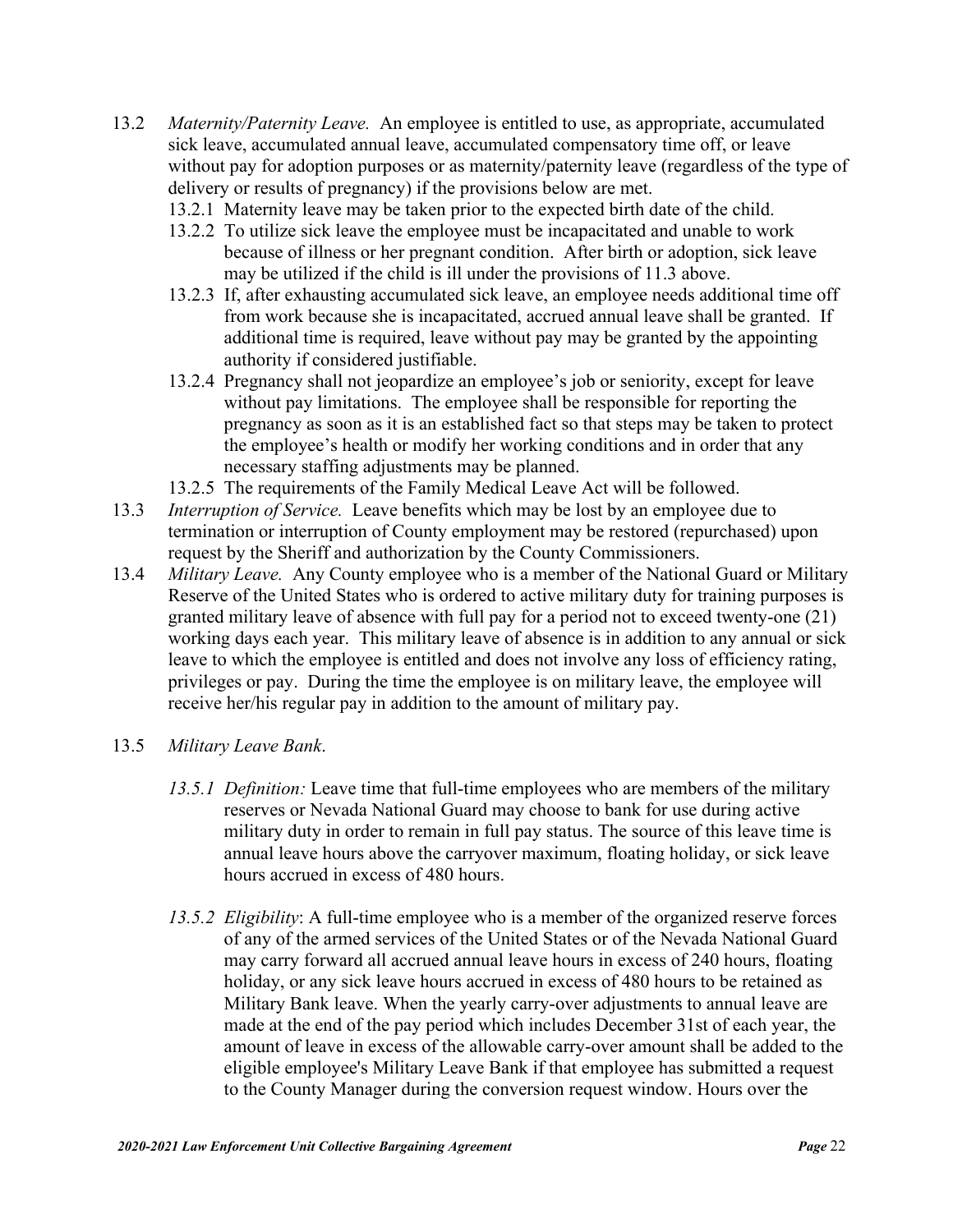normal carryover limits retained as Military Bank leave may be used only during active military duty and only after exhausting other available paid military leave. Military Bank leave may not be paid out or credited in any other form to the employee. It is either used during active military duty or it lapses upon termination or retirement.

- *13.5.3 Payment on Death*: If an employee dies during active military duty, the employee's heirs of such deceased employee shall be paid an amount of money equal to the number of unused Military Bank leave hours donated to the employee's personal Military Leave Bank, multiplied by the hourly rate of such deceased employee.
- *13.5.4 Conversion Request Window*: To convert qualifying leave hours under this provision, employees must submit a written request to the County Manager within the ninety (90) day window for conversion requests. The conversion request window will open on September 1st and close on December 1st. For requests for conversion to be eligible for conversion, all written requests must be received by the County Manager on or before December 1st, requests received after December 1st will not be considered timely and eligible for conversion under this provision.
- *13.5.5 Using Military Bank Leave*: An eligible full-time employee whose excess annual leave has been retained as Military Bank leave may apply any such banked leave at the beginning of active military duty after exhausting other available paid military leave. Employees beginning active military duty should indicate their request to use Military Bank leave, and other accrued leave, on their Military Leave Worksheet form prescribed by the County. Military Bank leave may be applied to the period of absence due to active military duty in the same way that other accrued leave is applied. Regular payroll deductions will continue. An employee on active military duty may choose to retain all or part of his or her Military Bank leave. The balance will remain available for use only during future periods of active military duty.
- 13.5.6 *Compensatory Leave*: At the employee's option, all or part of compensatory leave balances held at the beginning of active military duty may be:
	- 1. applied to the period of absence due to military service;
	- 2. paid as allowed at the time of placement on leave without pay; and/or
	- 3. retained until reinstatement from military leave without pay. Retained compensatory leave will be available for use in accordance with the agreement.
- *13.5.7 Leave Sharing*: An employee who has more than 200 hours of annual leave accrued may donate annual leave to an employee or employees who are on military leave pursuant to the following restrictions;
	- 1. The employee receiving the annual leave must have exhausted all of his/her available paid military leave and leave qualified for Military Bank use.
	- 2. The employee giving the leave must do so in writing and in blocks of eight (8) hours and shall not exceed 80 hours is any fiscal year. The sick leave being given shall be indicated on a form provided by the County.
	- 3. The granting of annual leave must be irrevocable.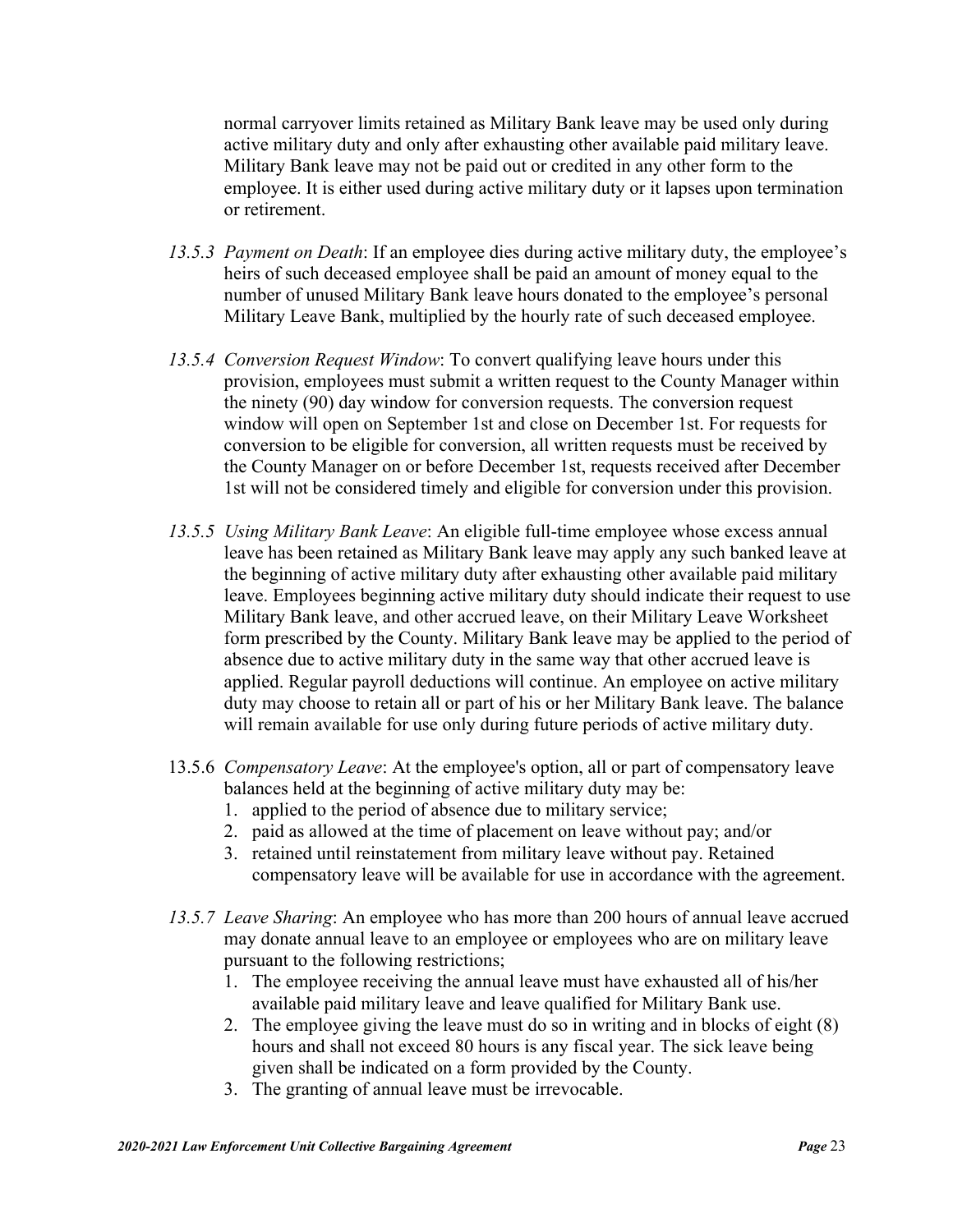- 4. If a donation is made by an employee at a different pay rate than the receiving employee, pursuant to NRS 245.210.4, the donated time shall be converted into money at the hourly of the donor and the money shall then be converted into annual leave at the hourly rate of salary of the recipient.
- 5. The total hours donated to an employee shall not exceed the number of hours necessary to avoid a loss in pay between the time the employee exhausts his/her paid leave.
- 6. Retiring and Voluntarily Separating employees may donate unpaid annual leave hours to the general military leave bank so long as the donation does not cause the bank to exceed 2000 hours.
- 13.6 *Leave of Absence Without Pay.* Any unit employee, upon written application to the Sheriff, may be granted leave of absence without pay, subject to approval and authorization by the Board of Commissioners and the Sheriff. Such leave shall not exceed one (1) year.
- 13.7.1 *Court/Jury Duty*. Employees will receive their regular pay while involuntarily serving as a juror, or as a witness in any matter directly related to his/her County employment. Annual leave will not be affected while serving as a juror or a witness as described above. If the employee or official receives a fee for such service performed during paid working hours, the fee must be turned over to the County Treasurer. However, the employee or official may retain any travel or expense reimbursement. Employees who are witnesses or litigants in cases not resulting from their official duties must make arrangements with their supervisor and account for their absence with annual leave, compensatory time off, or approved Leave Without Pay.

#### **ARTICLE 14 HOLIDAYS**

14.1 *Holidays Enumerated.* Pursuant to NRS 236.015 the following days are declared to be legal holidays for County government offices:

> Independence Day Labor Day Nevada Day Veterans Day Thanksgiving Day **Day after Thanksgiving Day** Christmas Day New Year's Day Martin Luther King's Birthday President's Day Memorial Day

- 14.2 *Observance of Legal Holidays.* All County offices close on the above listed legal holidays. If January 1, July 4, November 11, or December 25 falls on a Saturday, the Friday before is observed as the legal holiday. If any of such days falls on a Sunday, the Monday after is observed as the legal holiday. Holidays are recognized as eight (8) hours in length, regardless of work schedule. For employees on schedules providing 24-hour coverage, a holiday shall be recognized as the actual legal holiday, not the day observed by persons working a five- day, forty-hour week on a Monday through Friday schedule.
- 14.3 *Floating Holiday.* In addition to the holidays listed above, employees who have completed one full year of County employment will receive one eight (8) hour floating holiday per calendar year. Such holiday must be used within the calendar year or it will be lost. An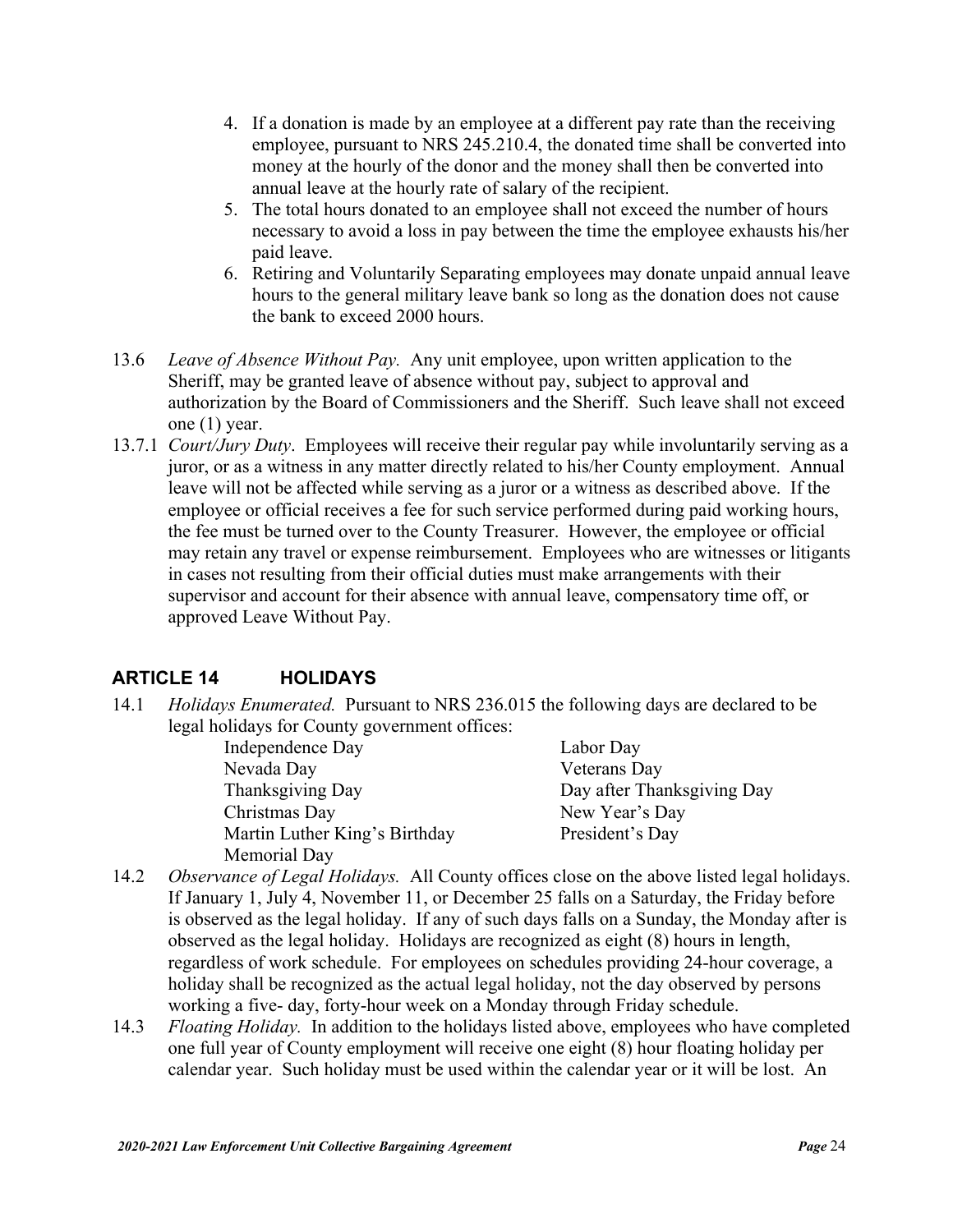employee must schedule the use of the floating holiday with their immediate supervisor in the same manner as annual leave and receive approval prior to its usage.

- 14.3.1 Upon voluntary termination from County employment, a maximum of eight (8) hours of unused floating holiday time will be paid off at the employee's regular rate of pay.
- 14.4 *Holidays Worked*. The employee shall be compensated two and one-half times (2 ½) times the normal rate of pay for the first eight hours worked. Those hours worked in excess of eight hours shall be paid at the normal rate of pay.
- 14.5 *Holidays Not Worked*. A full-time employee who is eligible for holiday pay but does not work on that holiday shall be credited with eight hours of Holiday Pay.

#### **ARTICLE 15 HOURS**

- 15.1 *Work Hours.* Except in emergencies, the standard work week of full-time unit employees shall normally consist of five (5) days of eight (8) hours each, exclusive of lunch hour. Each employee shall be assigned regular starting and ending times, which shall not be changed without prior notice. Should an employee be required to work during his/her lunch hour, the length of such interruption shall be counted as time worked unless other arrangements are made with his/her supervisor.
	- 15.1.1 *Alternative Work Schedules.* The Sheriff may, at his discretion, adopt alternative work schedules for employees in a work unit. The provisions of this section shall not be construed to limit the Sheriff's authority to deny a request or make other changes in scheduling for the good of the County.
- 15.2 *Rest Periods.* When practical, employees shall be granted a fifteen (15) minute rest period during each half of a work shift of four hours or longer. Such breaks shall not be taken within one (1) hour of the employees starting time, ending time, or meal break and shall not be accumulated or used to supplement meal breaks, arrive at work late or leave work early. Such rest periods shall be taken without loss of pay and the employee shall not be required to make up such time. Rest periods may, however, be allowed within one (1) hour of the employee's starting time, ending time, or meal break with the specific prior approval of the division commander of the need for each separate exception.
- 15.3 *Hours for Designated Positions*. Each normal work shift for certain designated positions shall span eight (8) hours which shall include briefing time, lunch period not to exceed thirty (30) minutes, and up to two fifteen (15) minute rest periods as workload allows. The Sheriff shall designate such positions as necessary.
- 15.4 *Shift Preferences*. Two weeks prior to the posting of a new schedule of shift assignments, employees may request shift assignment based on seniority. The Sheriff will consider the preferences of staff along with the needs of the Sheriff's Office and the qualifications of individual employees when preparing the new schedule. If an employee is assigned to the same shift for a third or successive shift change, the employee may request that the Sheriff provide reasons for the shift assignment. The Sheriff will respond prior to the implementation of the next shift schedule. An employee will receive seven (7) days' notice of a schedule change during a posted shift schedule.

#### **ARTICLE 16 OVERTIME COMPENSATION**

16.1 *Definitions:*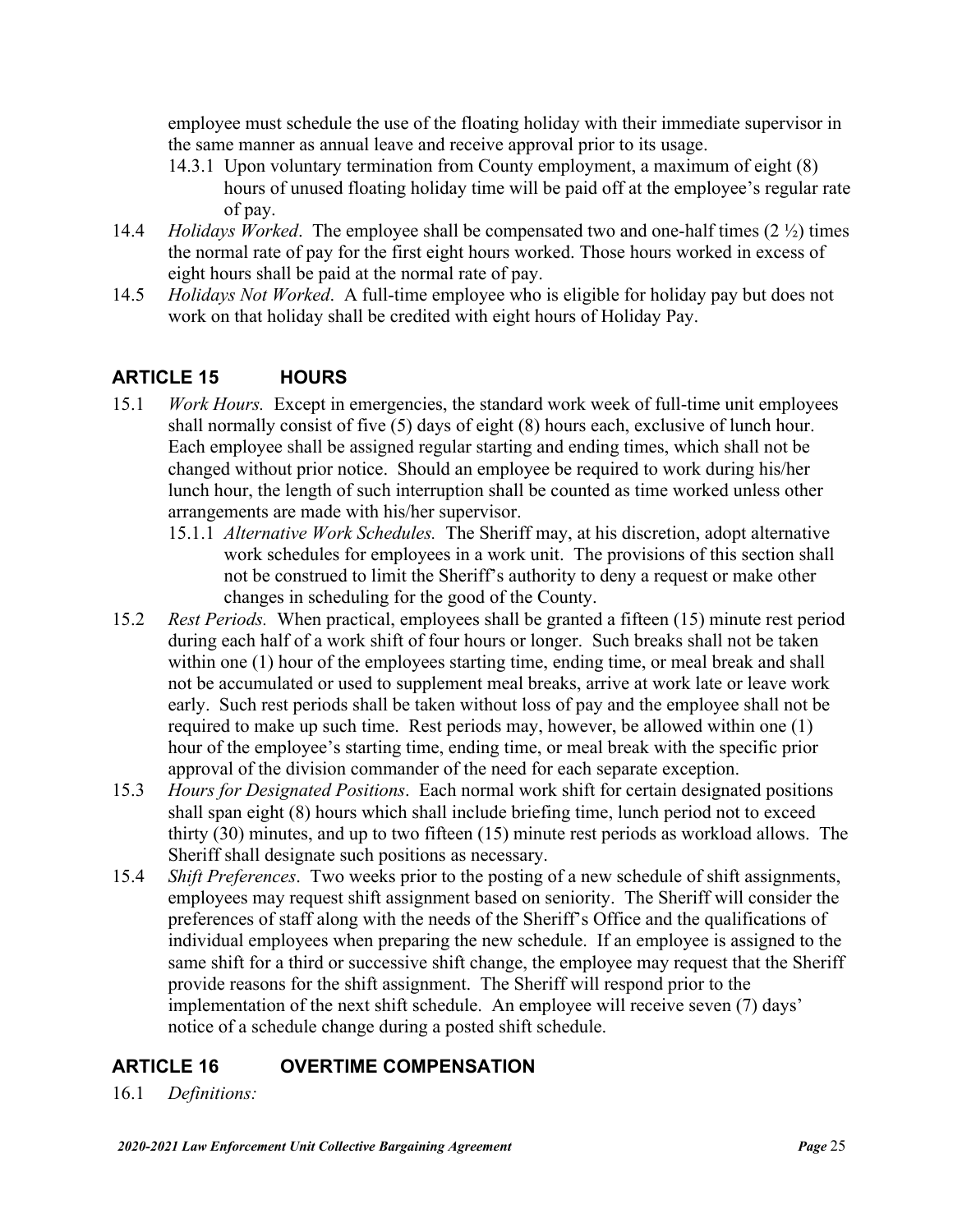16.1.1 *Overtime:* Overtime shall constitute time worked as authorized and directed by management which exceeds forty (40) hours worked in a seven (7) day pay period for an employee designated to work a forty (40) hour pay period or eighty (80) hours worked in a fourteen (14) day pay period for an employee designated to work an eight (80) hour pay period. Overtime shall be paid in accordance with the FLSA. For example, where an employee is designated to work a forty (40) hour pay period, that employee shall be entitled to receive compensation at the overtime rate for any time worked in excess of forty (40) hours during his or her seven (7) day pay period. Alternatively, where an employee is designated to work an eighty (80) hour pay period, that employee shall be entitled to receive compensation at the overtime rate for any time worked in excess of eighty (80) hours in a fourteen (14) day pay period.

Hours worked as defined in Article 16.1.2 shall include the hours assigned to work and actually worked by the employee; hours of annual leave approved and used by an employee; compensatory time off approved and used by an employee; paid holidays; workers compensation disability leave; and regular hours worked in compliance with grant requirements. Sick leave approved and used is not credited toward hours worked for the purpose of overtime calculation. Management will not cancel an employee's regularly scheduled straight time shift to avoid overtime compensation. This provision does not apply to regularly

- scheduled overtime. 16.1.2 *Hours Worked*: Those hours during which the employee is assigned to work and actually is at work and any time the employee is on approved annual leave, compensatory time off, paid holiday or Workers' Compensation disability leave.
- 16.2 *Designation of Pay Period Length*: The Sheriff shall have the authority and sole discretion to designate the length of the pay period; whether the period extends for forty (40) hours over a seven (7) day period or eighty (80) hours over a fourteen (14) day period. The Sheriff will designate the length of each employee and/or classification of employees pay period; whether forty (40) hours or eighty (80) ours as set out herein. The Sheriff shall have the authority to designate shifts based on an employee's designated pay period. Changes to the length of an employee's pay period may be designated at the sole discretion of the Sheriff; the length of a pay period hereinafter defined as the application of a forty (40) or eighty (80) hour pay period as set forth in this provision. However, no change to the length an employee's designated pay period may be made during the subject pay period; instead, all changes to the length of an employee's pay period must be designated by the Sheriff prior to the start of the subject pay period.
- 16.3 *Overtime Compensation.* Employees who have worked overtime shall be paid at the rate of one and one-half (1 1/2) time for all overtime hours worked.
- 16.4 *Compliance with FLSA.* Management shall make such changes in this article and any others, as well as in practice, in order to fully comply with the Fair Labor Standards Act (FLSA) and any implementing regulations thereto. The County shall notify the Association of proposed changes prior to implementation. Upon written request, the County shall meet with Association representatives to negotiate the proposed changes, however, nothing shall preclude the County from implementing changes to achieve compliance during the negotiating period.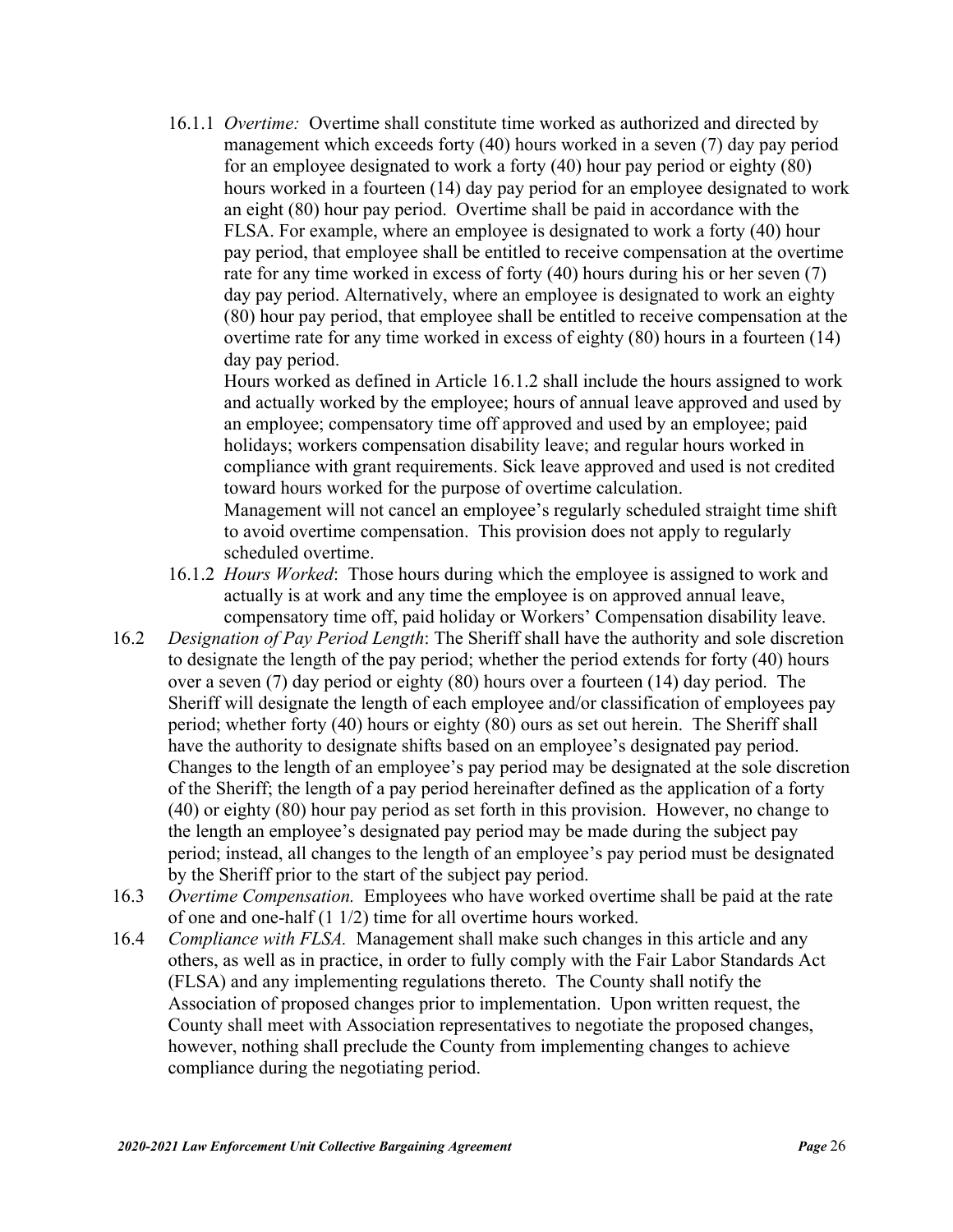- 16.5 *Accrual of Compensatory Time.* Employees may, upon approval of the Sheriff, accrue compensatory time off in-lieu of pay for overtime worked. All compensatory time off shall be accrued at the rate of one and one half  $(1\frac{1}{2})$  hours of compensatory time off for each hour of overtime worked. No employee may accumulate more than eighty (80) hours compensatory time. When eighty (80) hours is reached the employee must use some of the accumulated time before accumulating any additional compensatory time.
- 16.6 *Cash Out of Accrued Compensatory Time Off*. With thirty (30) days' notice prior to the months of June and December of each year, an employee may submit a request to the Department that the cash value of all or part of accumulated CTO be paid to the employee. With thirty (30) days' notice prior to June, the County may, at its discretion, pay off all but thirty (30) hours of an employee's CTO bank. If an employee is selected for promotion, he or she must cash out any accrued compensatory time off prior to the start of his or her first shift in the promotional status/position.
- 16.7 *Special Response Team Training.* Effective July, 1, 2018, employees assigned to the Special Response Team (SRT) shall be compensated all hours of SRT training at their regular rate of pay during the assignment if the Team member participates in the monthly required training. SRT hours must be tracked and submitted to the County for compensation, only SRT hours actually spent on SRT training or travel to SRT training, and submitted to the County shall be paid. This compensation shall be considered full pay in lieu of any other overtime compensation for all SRT training conducted outside the employee's regularly assigned shift. All SRT training hours subject to this provision must be pre-approved in writing by the Sheriff or his/her designee.

#### **ARTICLE 17 DISCIPLINARY ACTION**

- 17.1 *Types of Discipline.*
	- 17.1.1 *Oral Reprimand.* An oral correction addressed to an employee by a supervisor as to the propriety of an employee's action(s) or inaction(s).
	- 17.1.2 *Written Reprimand.* A written criticism of an employee's conduct, usually concerning an infraction of county rules of conduct, regulations or performance. The reprimand is to be in written form, signed by the employee and the supervisor. A copy will remain with the supervisor issuing such reprimand, a copy delivered to the offending employee, with an additional signed copy to the official personnel file in the County Manager's Office. Upon written request of the employee, a copy shall also be forwarded to the employee's Association. Signature by the employee shall not constitute agreement with the criticism but only recognition of the receipt of the written criticism.
	- 17.1.3 *Disciplinary Leave Without Pay.* Disciplinary leave without pay means a disciplinary measure providing that the offending employee receive one or more days off without pay.
	- 17.1.4 *Suspension with Pay.* There are times during an inquiry into alleged misconduct that it would appear to be in the best interests of both the County and employee to relieve the employee from duty, pending the outcome of the inquiry. In the event such suspension during a period of review is thought to be necessary, such suspension shall not cause loss of pay or other privileges attached to the position as an employee of the County unless later converted to a Disciplinary Leave Without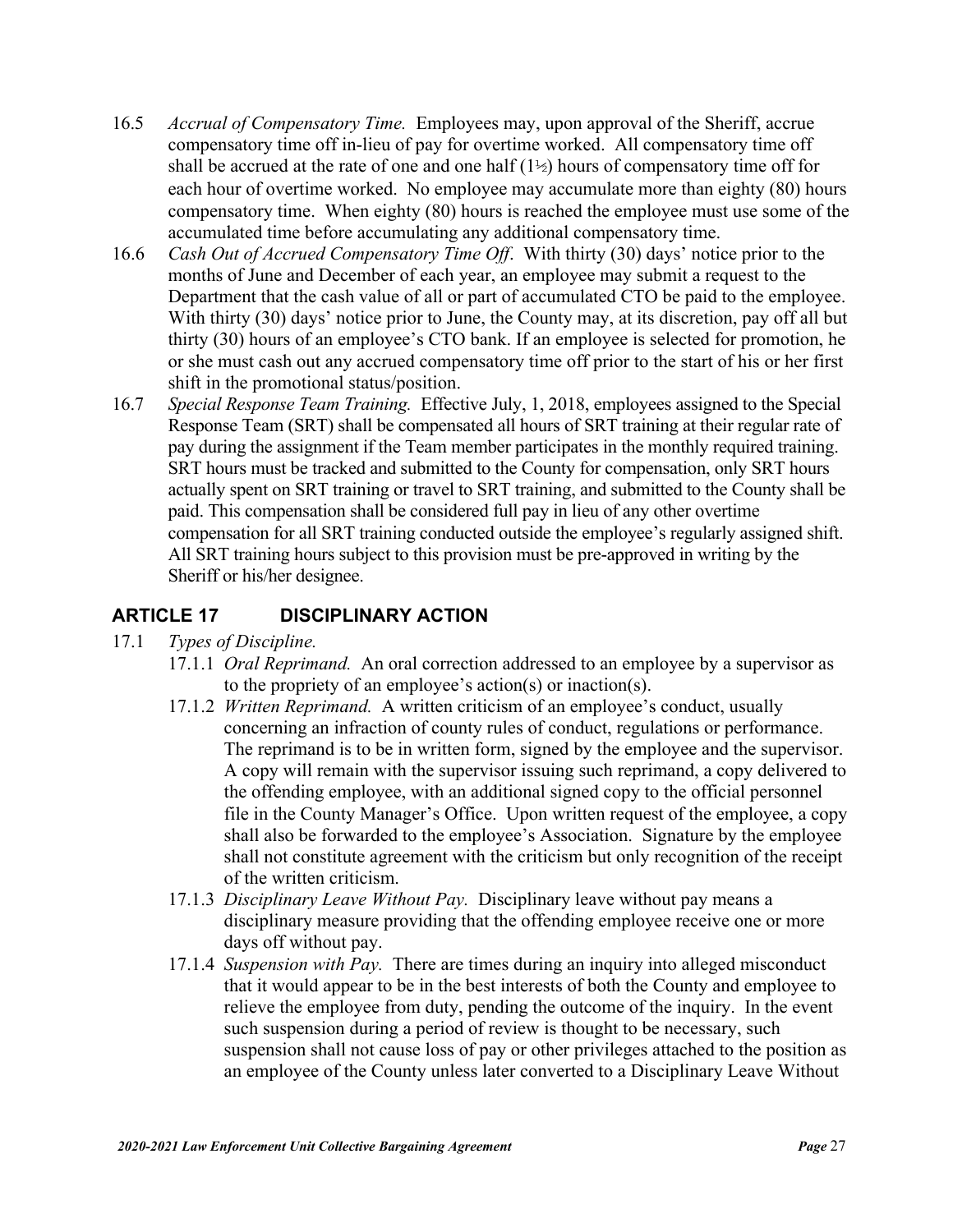Pay. A Suspension with Pay does not comprise a form of discipline in and of itself unless it has been so designated in a particular case.

- 17.1.5 *Demotion*. A disciplinary demotion is a temporary or permanent reduction of an employee from a higher position or classification to a lower position or classification below that which was held by the employee on a regular basis.
- 17.1.6 *Discharge.* Termination of the services of an employee of Humboldt County for a gross violation of laws, ordinances, or rules and regulations; or for numerous violations of rules and regulations; or for inability or refusal to properly perform duly assigned tasks; for substance abuse or other actions which constitute cause for discharge. Discharge shall be imposed by the Sheriff or designee, and shall be by written notice to the employee concerned. One copy of such notice shall be delivered to the employee concerned, and one copy of the appropriate form shall be placed in the employee's official personnel file in the County Manager's Office. Upon written request of the employee, a copy shall also be forwarded to the employee's Association.
- 17.2 *Classifications of Discipline.* Oral reprimands, written reprimands, suspensions with pay and suspensions without pay for sixteen hours (16) or fewer shall be considered Minor Disciplinary Actions. Suspensions without pay for more than sixteen hours (16), disciplinary demotions, and discharges shall be considered Severe Disciplinary Actions*.*
- 17.3 *Procedure for Imposing and Appealing Minor Disciplinary Actions.* Minor Disciplinary Actions may only be appealed by an employee who has successfully completed the initial hire probationary period for the current County employment. The following procedures shall apply exclusively to Minor Disciplinary Actions:
	- 17.3.1 *Notice of Action.* When a supervisor or manager believes it is necessary to impose a minor disciplinary action on an employee, the supervisor shall notify the employee in writing of his/her decision stating the reason for the action, the regulations or rules which have been violated, the specific action to be taken, and the effective date of the action.
	- 17.3.2 *Appeal of Minor Disciplinary Action.* Within five (5) days from receipt of the written notification, an employee who has received a written reprimand or short suspension without pay, but believes the discipline is unwarranted may appeal the action to Level 2 of the Grievance Procedure (Article 18) of this Agreement for final determination.
- 17.4 *Procedure for Imposing and Appealing Severe Disciplinary Actions*. Before taking action to discharge, demote, or suspend a non-probationary unit employee without pay for a period of three (3) days or longer, the Appointing Authority shall serve on the employee and, upon written request of the employee, the Association, either personally or by certified mail, a Notice of Proposed Action, which shall contain the following:
	- A. A statement of the action proposed to be taken.
	- B. A copy of the charges, including the acts of omissions and grounds upon which the action is based.
	- C. If it is claimed that the employee has violated a rule or regulation of the County or Sheriff's Office, a copy of said rule shall be included with the notice.
	- D. A statement that the employee may review and request copies of materials upon which the proposed action is based.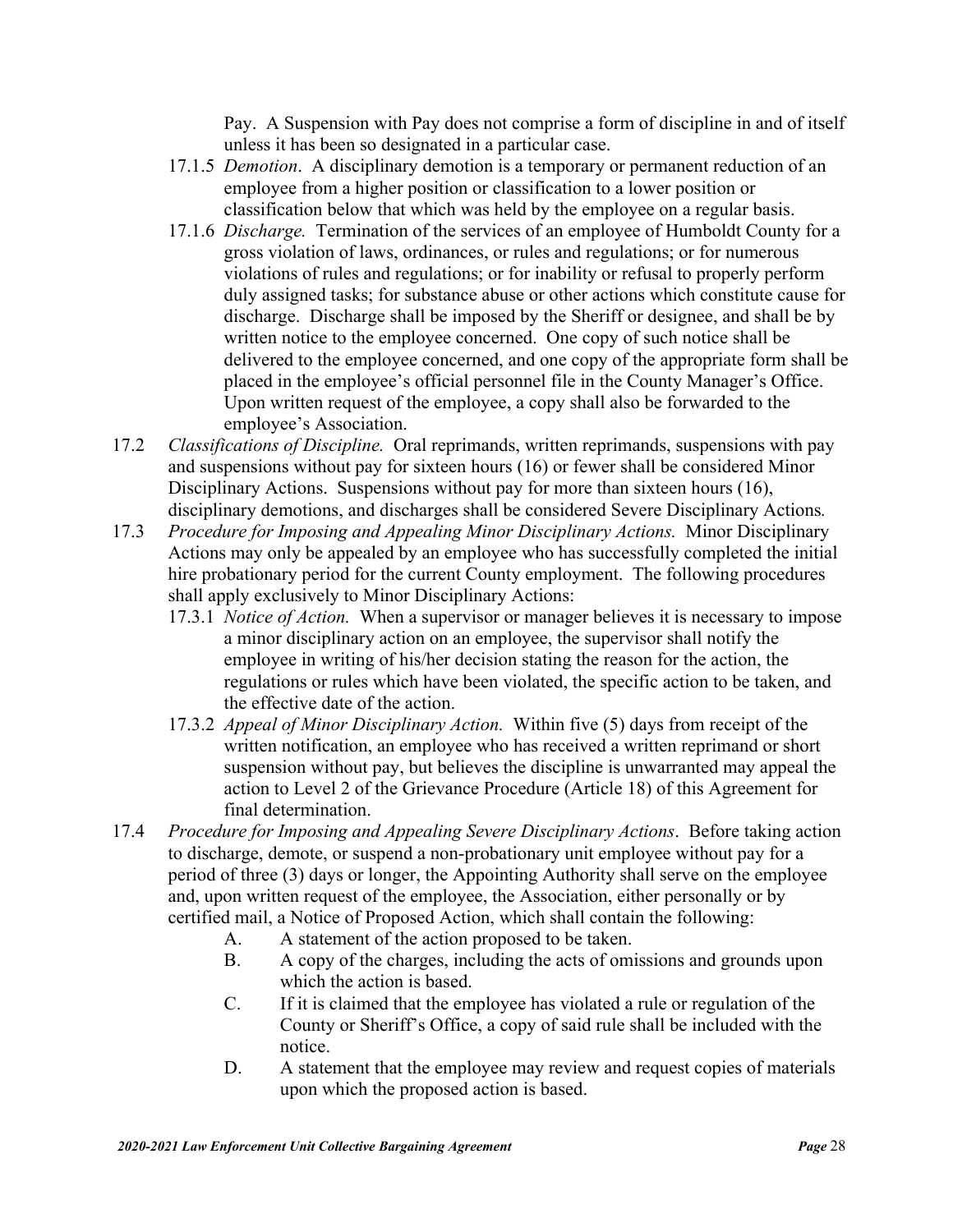- E. A statement that the employee has two (2) working days to respond to the appointing authority either orally or in writing. If the employee chooses to reply orally, the employee is entitled to a meeting with the Appointing Authority or his/her designee.
- 17.4.1 *Response*. The employee upon whom a Notice of Proposed Action has been served shall have two (2) working days to respond or protest to the Appointing Authority either orally or in writing before the proposed action may be taken. Upon application and for good cause, the Appointing Authority may extend the time period to respond.
- 17.4.2 *Response Meeting*. If the employee chooses to respond orally, the employee shall be entitled to a personal meeting with the Appointing Authority or his/her designee. At such meeting, the employee may be accompanied by an attorney or Association representative.
- 17.4.3 *Review/Action*. After complying with the applicable requirements of sections above and having reviewed the employee response, if any, given pursuant to section 17.4.2, the Appointing Authority may order the discipline or discharge of the employee. Such order shall:
	- A. Be in writing,
	- B. State specifically the causes for the action,
	- C. State the effective date of such action, and
	- D. Be served on the employee and, upon written request of the employee, the Association, either personally or by certified mail.
- 17.4.4 *Protest*. A non-probationary employee may protest severe disciplinary action, which protest shall be considered an appeal and processed in accordance with Level 3 of Article 18, Grievance Procedure and, thereafter if necessary, through Article 19, Arbitration.
- 17.5 *Sole Remedy*. The procedures provided herein are in lieu of any remedy provided by NRS 245.065 for appealing and resolving protests of disciplinary action.

#### **ARTICLE 18 GRIEVANCE PROCEDURES**

- 18.1 *Definitions:*
	- 18.1.1 *Grievance.* A grievance is a claimed violation, misapplication, and misinterpretation of a specific provision of this Agreement which adversely affects the grievant. The exercise or lack of exercise of Employer Rights (Article 5) shall not be grievable.
	- 18.1.2 *Grievant.* A grievant is an employee in the unit who is filing a grievance as defined above. Alleged violations, misapplications or misinterpretations which affect more than one employee in a substantially similar manner may be consolidated at the discretion of management or the Association as a group grievance and shall thereafter be represented by a single grievant.
	- 18.1.3 *Day.* Day shall mean a day in which the County's main administrative office is open for business.
- 18.2 *Process.*
	- 18.2.1 *Informal Resolution.* Within five (5) days from the event giving rise to a grievance or from the date the employee could reasonably have been expected to have had knowledge of such event, the grievant shall orally discuss his/her grievance with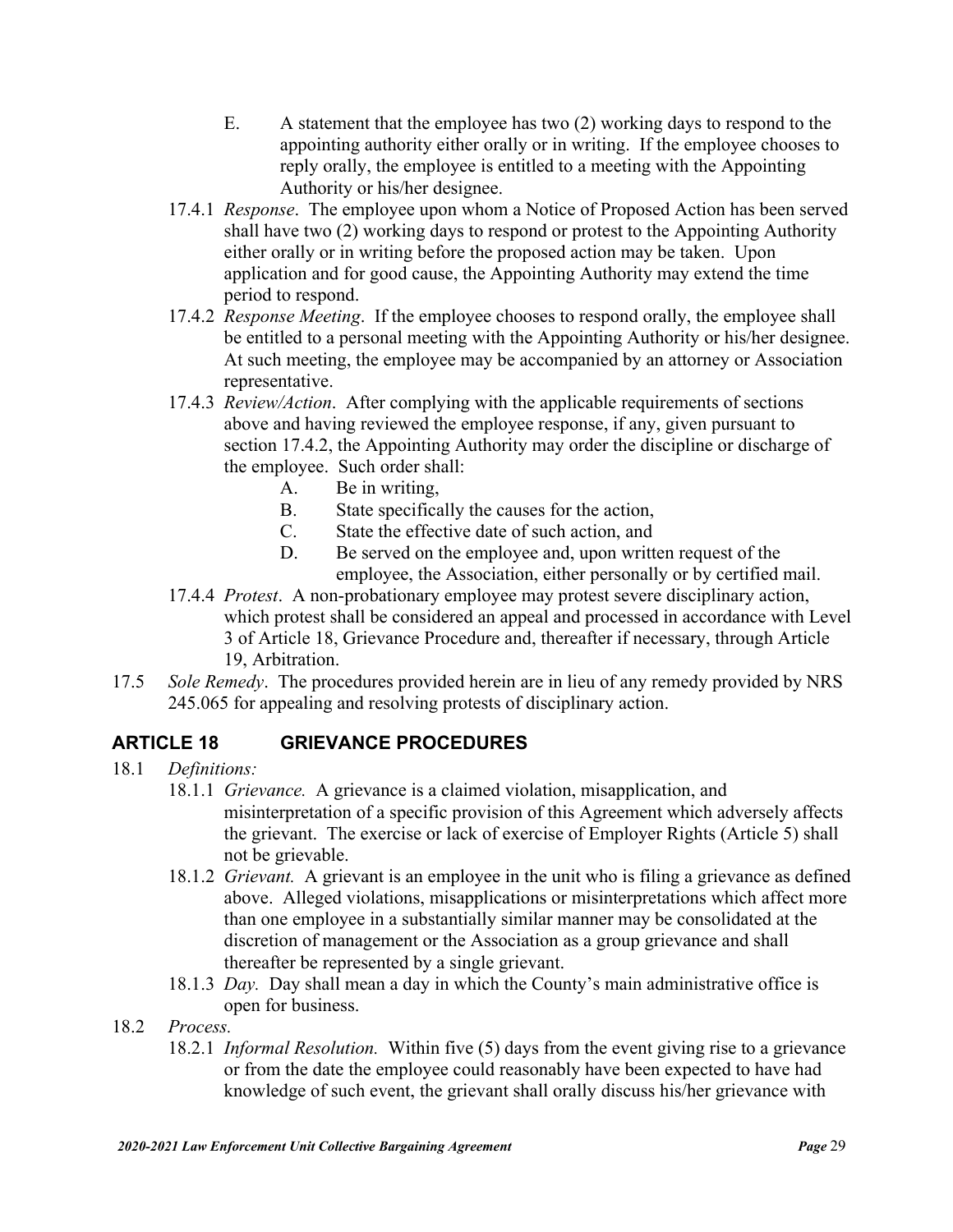his/her supervisor. A supervisor shall have three (3) days to give an answer to the employee.

18.2.2 *Formal Levels.* 

*Level 1:* If a grievant is not satisfied with the resolution proposed at the informal level, the grievant may, within five (5) days of such receipt of such answer, file a formal written grievance with the next highest level in the chain of command on a County Grievance Form containing a statement describing the grievance, the section of this Agreement allegedly violated, and remedy requested. The next highest level in the chain of command shall, within five (5) days, have a meeting with the grievant and within five (5) days thereafter, give a written answer to the grievant on the form provided.

*Level 2:* If the grievant is not satisfied with the written answer at Level 1, the grievant may, within ten (10) days from the receipt of such answer, file a written appeal to the Sheriff. Within ten (10) days of receipt of the written appeal, the Sheriff or his/her designee shall investigate the grievance which may include a meeting with the concerned parties and, thereafter give written answer to the grievant within ten (10) days.

*Level 3:* If the grievant is not satisfied with the written answer from Level 2, the grievant may, within ten (10) days from the receipt of such answer, file a written appeal to the County Manager. Within fifteen (15) days of receipt of the written appeal, the County Manager or his/her designee, shall investigate the grievance which may include a meeting with the concerned parties, and thereafter give written answer to the grievant within five (5) days, which answer shall be final and binding unless, for matters subject to arbitration, within ten (10) days, the Association notifies the County Manager of its intention to appeal the matter to arbitration.

- 18.3 *General Provisions.*
	- 18.3.1 If a grievant fails to carry his/her grievance forward to the next level within the prescribed time period, the grievance shall be considered withdrawn with prejudice.
	- 18.3.2 If a supervisor or manager fails to respond with an answer within the given time period, the grievant may appeal his/her grievance to the next higher level as if a negative response had been received on the final day allowed for a management response.
	- 18.3.3 The grievant may be represented by a person of his/her choice at any formal level of this procedure.
	- 18.3.4 Time limits and formal levels may be waived by mutual written consent of the parties.
	- 18.3.5 Proof of service shall be accomplished by certified mail or personal service.
	- 18.3.6 The Association shall receive a copy of all grievances filed at the Sheriff's level of this grievance procedure, where such grievance is not being processed by the Association.
	- 18.3.7 The making or filing of a grievance shall not prevent the County, the Sheriff or supervisor or other authorized person from taking action deemed appropriate, nor shall it have the effect of suspending action previously taken even though the action may involve or be a part of the subject matter of the grievance.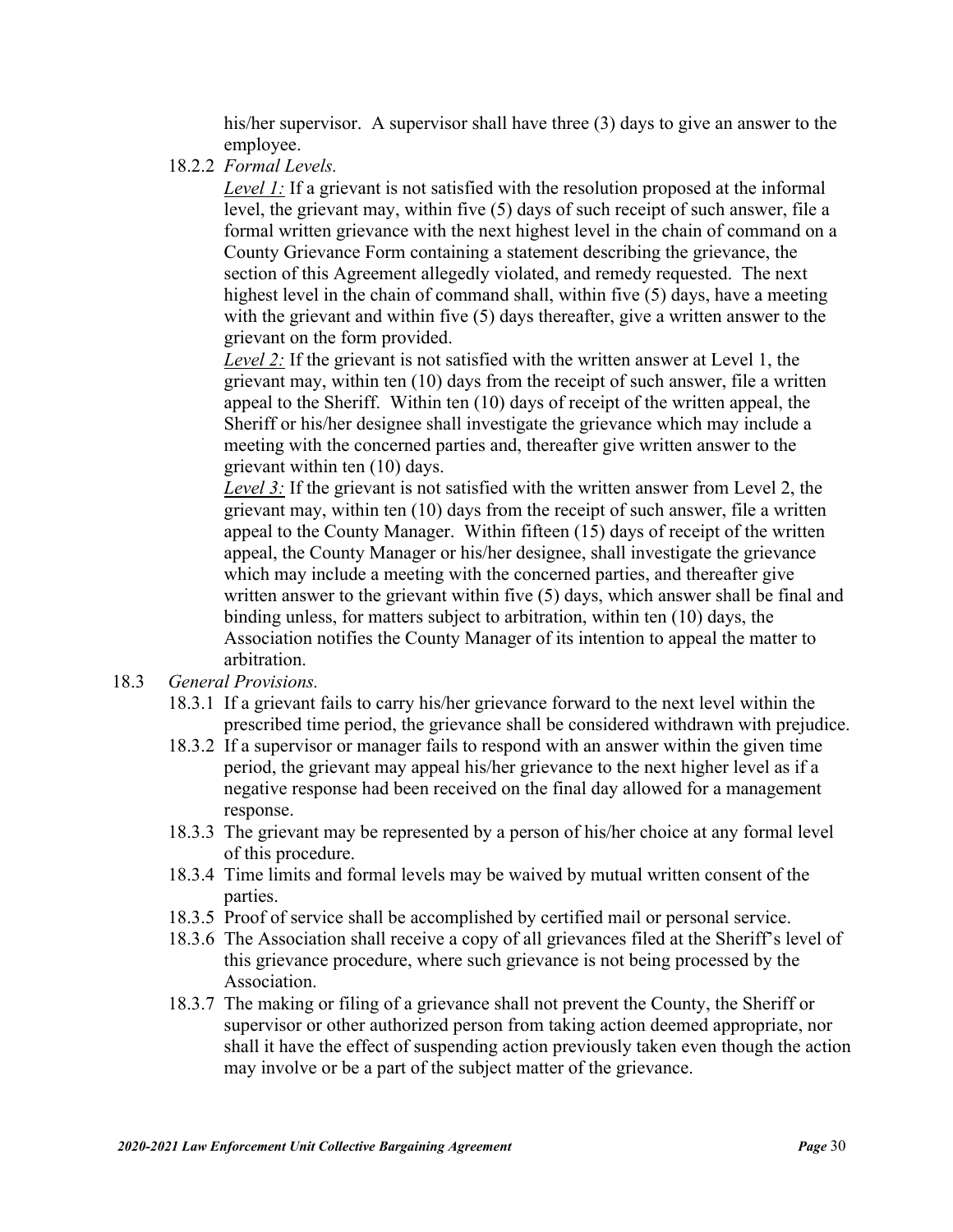#### **ARTICLE 19 ARBITRATION**

- 19.1 *Designation.* The parties will attempt to agree upon a professional neutral to serve as an Arbitrator. In the event agreement cannot be reached to select an Arbitrator, the parties agree to solicit a list of seven (7) professional neutrals from the Federal Mediation and Conciliation Service (FMCS) or the American Arbitration Association (AAA) and alternately strike names from such list until one name remains or follow the procedure required by the agency supplying the list. That remaining person so selected shall serve as the Arbitrator. The party to strike first shall be determined by lot.
- 19.2 *Matters Subject to Arbitration Procedure.* Proposals to create, add to, or change this written agreement or addenda supplementary hereto shall not be grievable nor submitted to an Arbitrator and no proposal to modify, amend, or terminate a negotiated agreement, nor any matter or subject arising out of or in connection with such proposal, may be referred to this process.
- 19.3 *Rules of Evidence.* Strict rules of evidence shall not apply. However, rules of evidence and procedures for conduct of hearings shall be guided by the standards in the American Arbitration Association Voluntary Arbitration Rules.
- 19.4 *Privacy of Hearings.* All hearings held by an Arbitrator shall be closed sessions and no news releases shall be made concerning progress of the hearings.
- 19.5 *Authority of Arbitrator.* Decision of an Arbitrator on matters properly before him/her shall be final and binding on the parties. No Arbitrator shall entertain, hear, decide, or make recommendations on any dispute unless such dispute involves an eligible employee in this represented unit and unless such dispute falls within the definition of a grievance as set forth in Article 18, Grievance Procedure, or is an appeal from severe disciplinary action, and has been processed in accordance with all provisions thereof and herein. The Arbitrator's authority shall be limited only to the application and interpretation of the provisions of this negotiated agreement.
- 19.6 *Costs.* The fees and expenses of the Arbitrator and of a court reporter, if used, shall be shared equally by the employee organization; the grievant if a grievant is not represented by the Association, and the County. Each party, however, shall bear the cost of its own presentation including preparation and post-hearing briefs, if any, provided, however, if either party rejects the Arbitrator's decision as evidenced by overturning it or seeking relief in Court to have it vacated or modified, that party shall assume full responsibility for all jointly incurred costs of the Arbitrator process. For the purposes of this section the parties shall be considered as either: The County and the Employees Association or, if a grievant is not represented by the Association, the County and the grievant(s).
- 19.7 *Effect of Decision*. Decisions of an Arbitrator on grievance matters properly before him/her shall be advisory to the County Board of Commissioners. Within sixty (60) days of receipt of the Arbitrator's recommendation, the Board shall make a final decision which in the Board's discretion it deems proper after review of the hearing officer's report or conducting further investigation as it sees fit. The recommendation of the Arbitrator shall remain in effect unless rejected by a majority of the Board. Should the Board take no action on the Arbitrator's recommendation within sixty (60) days, the Arbitrator's recommendation shall become binding. Notwithstanding this section, decisions of an Arbitrator in review of Severe Disciplinary Actions shall be final and binding on the parties.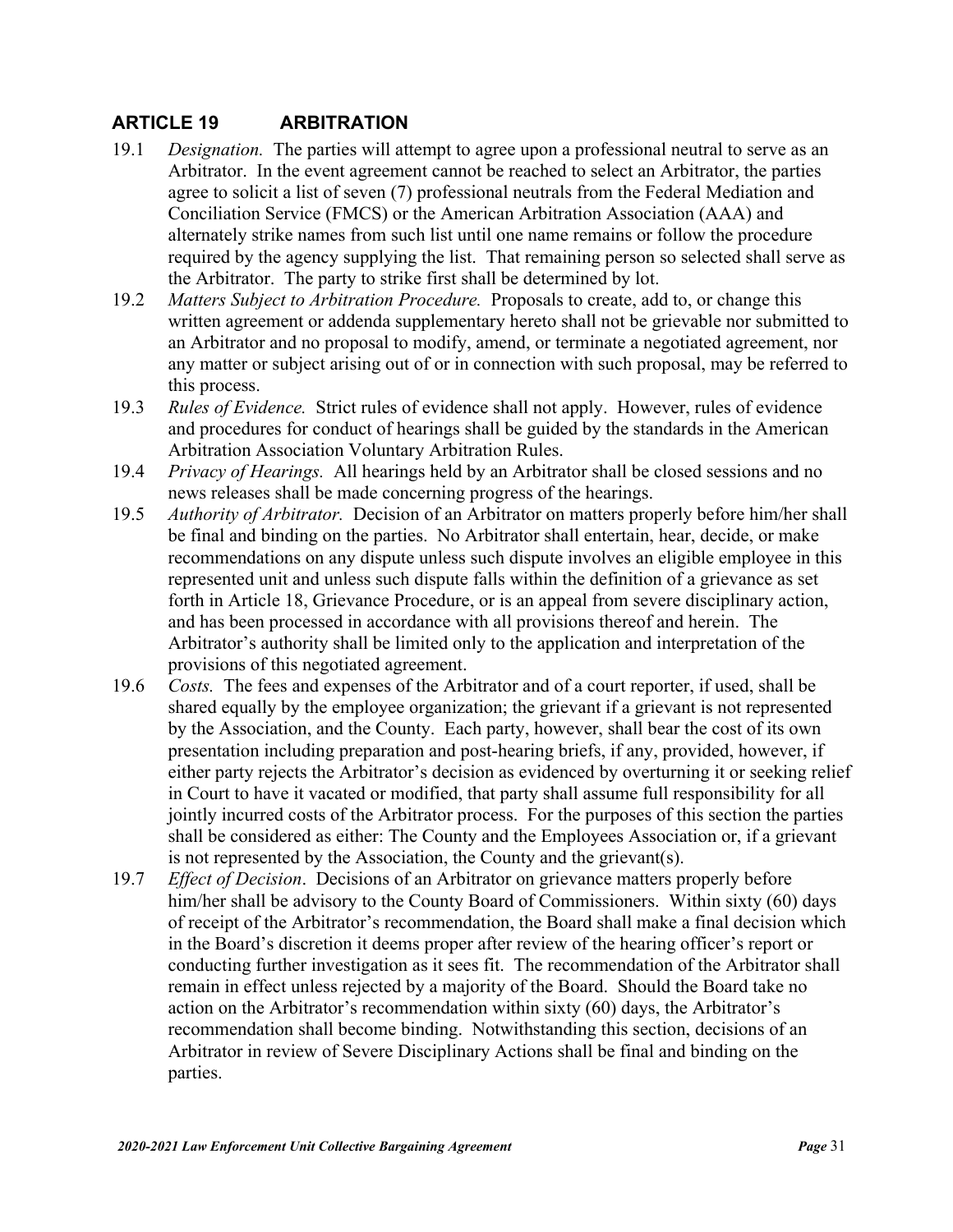#### **ARTICLE 20 LAYOFF PROCEDURE**

- 20.1 *Positions to be Eliminated.* If the County determines the need for a reduction in its work force, written notice of not less than two (2) weeks shall be provided to regular employees to be laid off. The Sheriff will determine the positions to be eliminated and the employees to be laid off within each affected job class.
- 20.2 *Order of Layoff.*
	- 20.2.1 *Seniority*. Initially the Sheriff shall consider employees for layoff in the inverse order of seniority. Seniority shall be determined on the basis of uninterrupted employment with the Sheriff's Office in the employee's current class.
	- 20.2.2 *Qualifications*. When selecting which employee will be laid off, the Sheriff will review the qualifications of the employee with the least seniority in the affected job class. If the Sheriff finds an employee with less seniority has qualifications which are needed by the Sheriff's Office and those qualifications are equal to or greater than those of an employee with greater seniority, and the documented performance of the employee with lesser seniority is better than that of the more senior employee the County may layoff the employee with the higher seniority.
	- 20.2.3 *Qualifications to be Considered*. Qualifications to be considered in determining exceptions to seniority order shall include knowledge, skill, ability, and certificates required for job functions to be assigned to the remaining staff, as well as previous experience in performing the essential functions and job performance. Job performance shall be determined on the basis of the employee's record of job performance as documented in the employee's personnel file.
	- 20.2.4 *Ties*. After consideration of seniority within class, qualifications, and performance, any ties shall be broken by total seniority within the Sheriff's Office.
	- 20.2.5 *Bumping*. An employee who was initially hired by the Sheriff into a class with a lower rank than his/her current class shall have the right to bump an employee in such lower class if the employee has more seniority in the lower class. Such bumping rights may be exercised subject to the Sheriff's review of performance and qualifications outlined above.
- 20.3 *Appeal Procedure:*
	- 20.3.1 *Notice of Appeal:* In the event that an employee who has been laid off out of seniority order believes the decision based upon performance and/or qualifications is incorrect, the employee may request that the Association appeal the Sheriff's determination. If the Association finds there is good reason to believe that the Sheriff has erred in his decision, it may appeal through the process set forth in this Article. Such appeal shall be filed within five (5) working days of delivery of the layoff notice to the employee.
	- 20.3.2 *Appeal Review Committee:* When an appeal is filed, the Association shall identify two (2) persons to serve on a review committee at the time of the appeal. The Sheriff shall then appoint two (2) persons to the committee. Each of the persons appointed to the committee shall be familiar with the work of the Sheriff's Office and of the job class from which layoff is to be made. The committee shall meet within five (5) days of delivery of the notice of appeal to the County. It shall review the basis for the Sheriff's layoff decision and the reasons the employee believes the decision is in error. The committee shall then determine whether the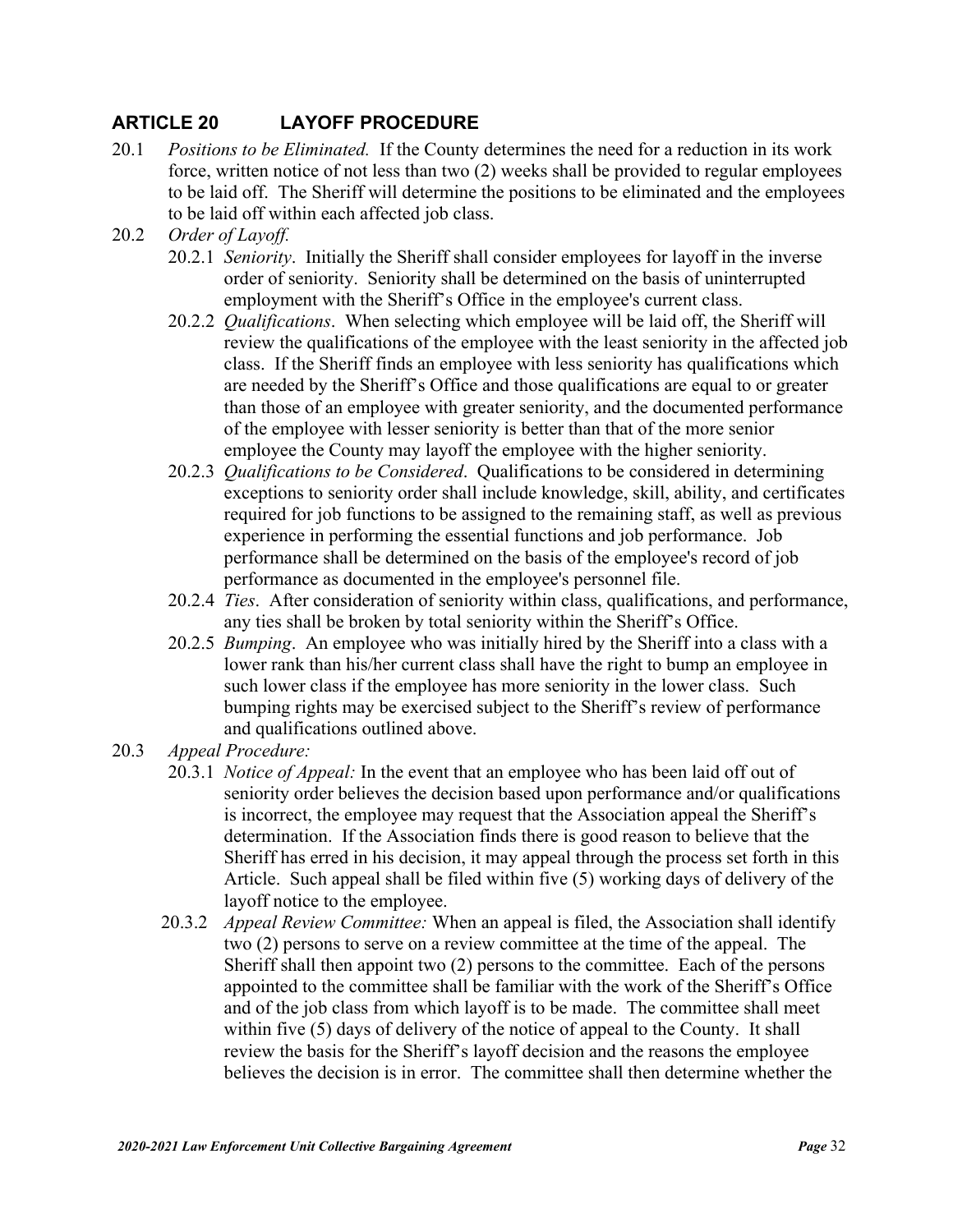Sheriff's decision was reasonable and on that basis either confirm or reject the Sheriff's decision.

- 20.3.3 *Mediator.* If the committee cannot reach agreement regarding the Sheriff's decision regarding order of layoff, it shall within three (3) days of its initial meeting, request the participation of a federal mediator. The services of the mediator will be jointly requested by the County and the Association on an urgent basis. The mediator shall seek to achieve a consensus decision among the committee members. If none is reached the mediator shall become a voting member of the committee.
- 20.3.4 *Binding Determination.* The determination of the committee regarding the appropriate order of layoff shall be final and binding and may not be grieved or appealed.
- 20.4*. Recall Rights.* Laid off employees will have a right to return to a vacancy in the same class and department from which they were laid off. Recall shall be in inverse order of layoff.
	- 20.4.1 *Recall List.* Employees shall remain on the recall list for one year following the date of layoff provided, however, laid off employees shall be removed from the recall list if:
		- A. They accept recall to a position in a class at the same salary range as the position from which they were laid off, or
		- B. They decline appointment to a position in the Sheriff's Office and in a class at the same salary range as the position from which their lay off occurred, or
		- C. They fail to report for duty within fifteen (15) calendar days of mailing of notice of recall to County employment.
	- 20.4.2 *Recall Notice:* Notice of recall or available position may be made in person or by U.S. Mail, return receipt requested. It is the responsibility of each laid off employee to notify the Sheriff of his/her current address.

#### **ARTICLE 21 PEACEFUL PERFORMANCE**

- 21.1 *Prohibitions.* The parties to this Agreement recognize and acknowledge that the services performed by the County employees covered by this Agreement are essential to the public health, safety, and welfare of the residents of the County of Humboldt. Association agrees that under no circumstances will the Association recommend, encourage, cause or permit its members to initiate, participate in, nor will any member of the bargaining unit take part in, any strike, sit-down, stay-in, sick-out, slow-down or picketing in connection with a labor dispute (hereinafter collectively referred to as work-stoppage), in any office or department of the County, nor to curtail any work or restrict any production or interfere with any operation of the County. In the event of any such work-stoppage by any member of the bargaining unit, the County shall not be required to negotiate on the merits of any disputes which may have given rise to such work-stoppage until said work-stoppage has ceased.
- 21.2 *Responsibilities of Association.* In the event of any work-stoppage, during the term of this Agreement, whether by the Association or by any member of the bargaining unit, the Association by its officers, shall immediately declare in writing and publicize that such work-stoppage is in violation of law and this Agreement and is unauthorized, and shall further direct its members in writing to cease the said conduct and resume work. Copies of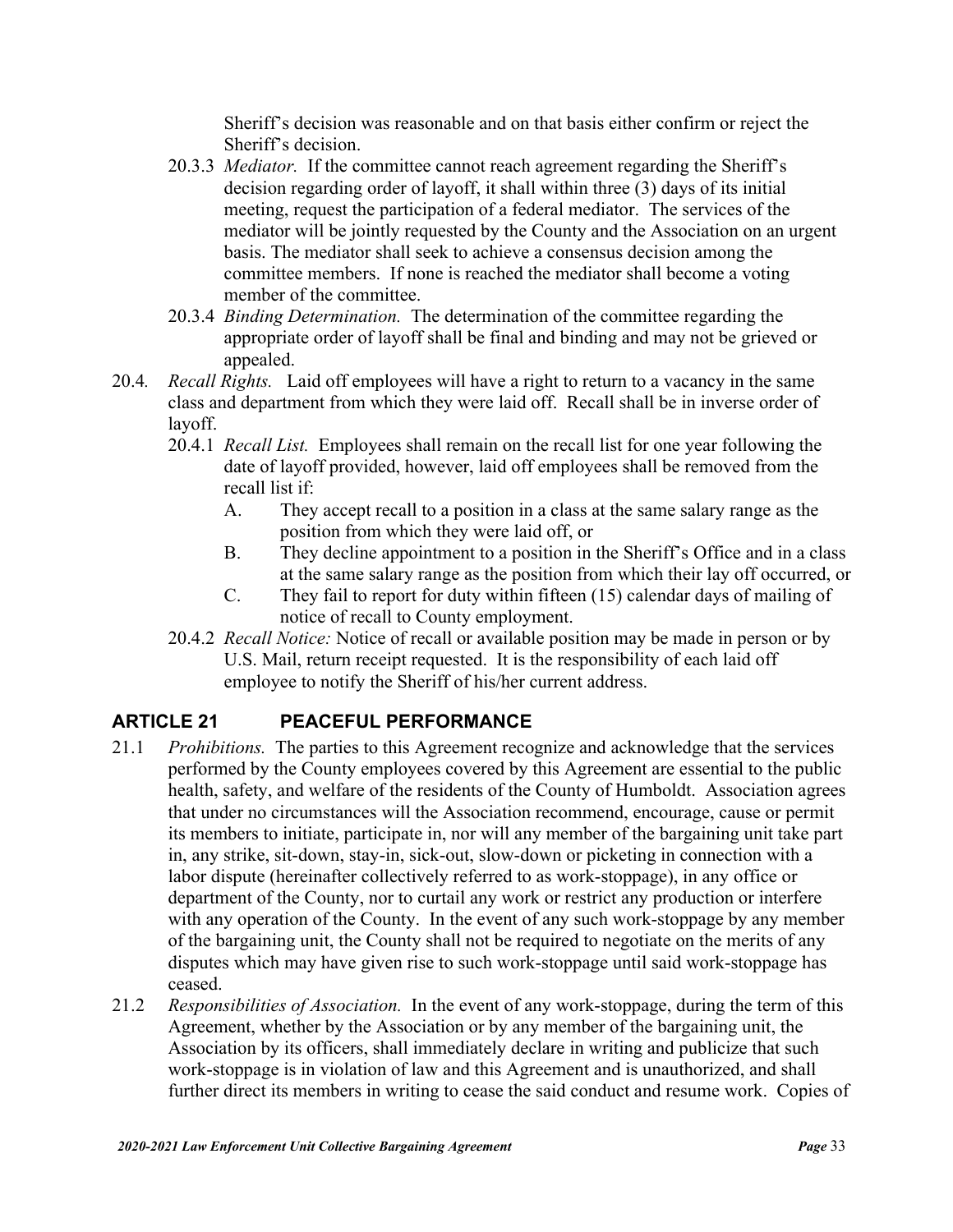such written notice shall be served upon the County. In the event of any work stoppage the Association promptly and in good faith performs the obligations of this paragraph, and providing the Association had not otherwise authorized, permitted or encouraged such work-stoppage, the Association shall not be liable for any damages caused by the violation of this provision. However, the County shall have the right to discipline, to include discharge, any employee who instigates, participates in, or gives leadership to, any workstoppage activity herein prohibited, and the County shall have the right to seek full legal redress, including damages, as against any such employee.

#### **ARTICLE 22 FULL UNDERSTANDING, MODIFICATION AND WAIVER**

- 22.1 *Full Understanding.* It is intended that this Agreement sets forth the full and entire understanding of the parties regarding the matters set forth herein and all other topics subject to bargaining, and therefore any other prior or existing understanding or agreement by the parties, whether formal or informal, written or unwritten regarding such matters are hereby superseded or terminated in their entirety.
- 22.2 *No Interim Bargaining*. It is agreed and understood that during the negotiations which culminated in this Agreement, each party enjoyed and exercised without restraint, except as provided by law, the right and opportunity to make demands and proposals or counterproposals with respect to any matter subject to bargaining and that the understandings and agreements arrived at after the exercise of that right are set forth in this Agreement. The parties agree, therefore, that the other shall not be required to negotiate with respect to any subject or matter, whether referred to or not in this Agreement.
- 22.3 *Modification.* Any agreement, alteration, understanding, waiver or modification of any of the terms or provisions contained in this Agreement shall not be binding on the parties unless made and signed in writing by all of the parties to this Agreement, and if required, approved and implemented by the Sheriff and/or the Board of County Commissioners.
- 22.4 *Waiver.* The waiver of any breach, term or condition of this Agreement by either party shall not constitute a precedent in the future enforcement of all its terms and provisions.

#### **ARTICLE 23 SAVINGS**

23.1 *Saving Clause.* If any provisions of this Agreement are held to be contrary to law by a court of competent jurisdiction, such provisions will not be deemed valid and subsisting except to the extent permitted by law, but all other provisions will continue in full force and effect.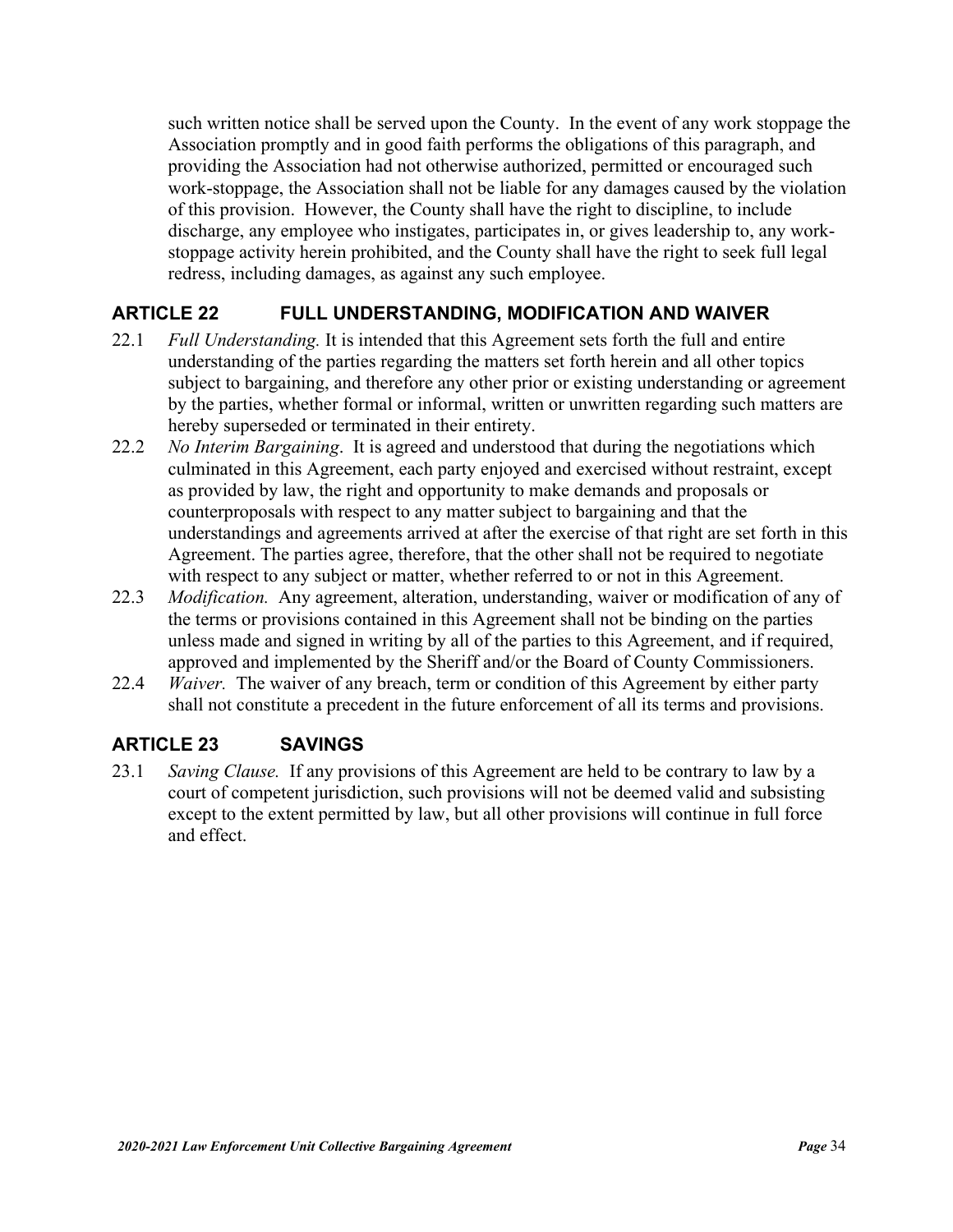#### **ARTICLE 24 TERM OF AGREEMENT**

24.1 *Term.* The County and the Association agree that the term of this Agreement shall commence as of July 1, 2020 and expires at midnight on June 30, 2021. Unless otherwise noted herein, any changes caused by the approval of this Agreement shall be prospective and implemented upon formal adoption by both parties and retroactive to the pay period including July 1, 2020.

*IN WITNESS WHEREOF*, the parties hereto have hereunto executed this Agreement as of the date hereof by their respective representatives duly authorized to do so this  $15<sup>th</sup>$  day of June, 2020.

FOR THE COUNTY: FOR THE ASSOCIATION:

Ken Tipton, Chairperson Angel Cardenas, President

David A. Mendiola, County Manager Dan Redding, Business Manager

Humboldt County Board of Commissioners Humboldt County Law Enforcement Employees Association

Humboldt County, Nevada Operating Engineers Local No. 3, AFL-CIO

 Jim Sullivan, Recording-Corresponding Secretary Operating Engineers Local No. 3, AFL-CIO

 Tim Neep, Public Employee Director Operating Engineers Local No. 3, AFL-CIO

 Phillip Herring, Business Representative Operating Engineers Local No. 3, AFL-CIO

 Jeremy Peters, Negotiating Member Humboldt County Law Enforcement Employees Association

 Damon Kuskie, Negotiating Member Humboldt County Law Enforcement Employees Association